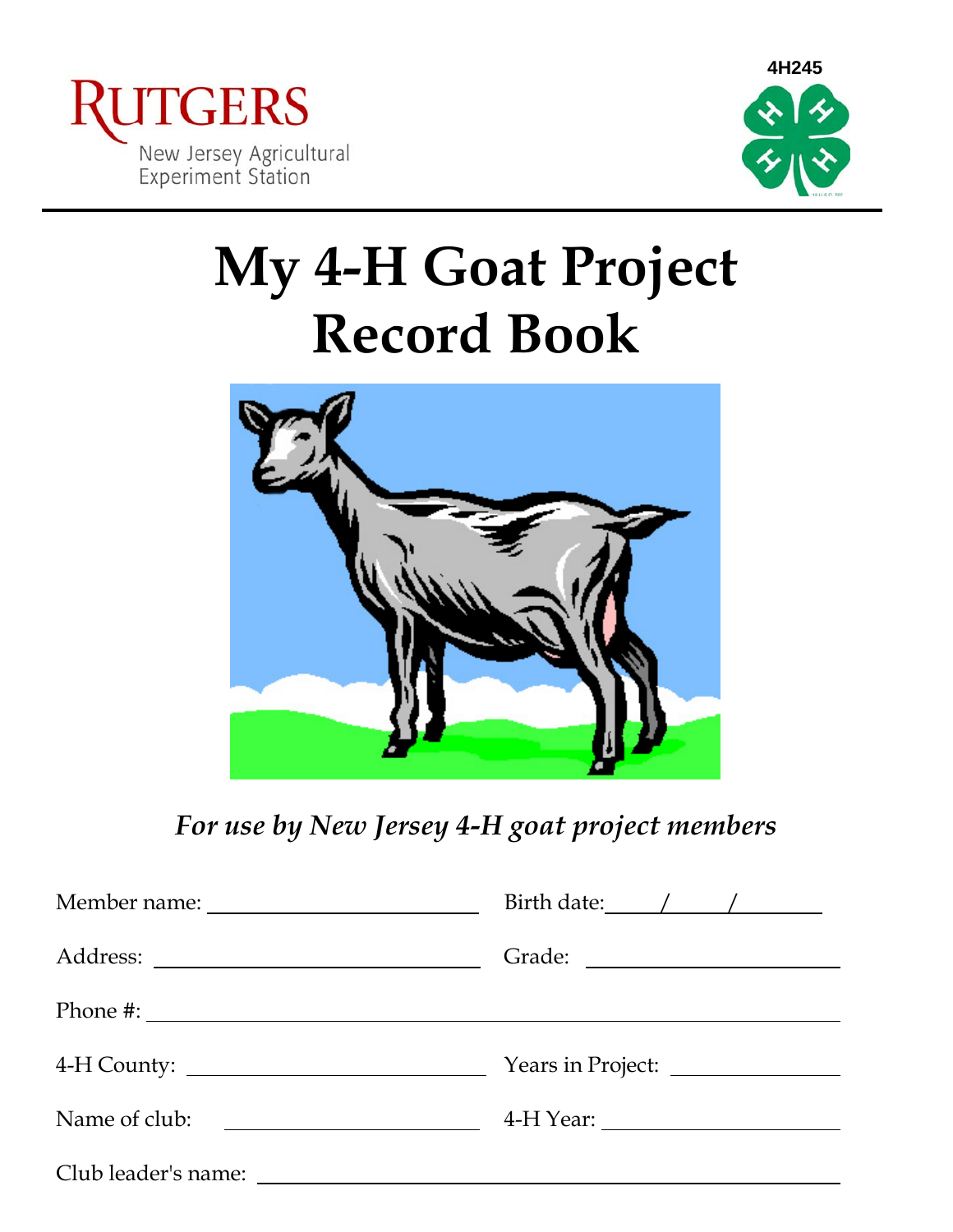## End of year signatures

At the end of the 4-H year, when your record book is complete, your 4-H club leader will ask to see this record book.

By signing below, I am stating that I have completed this record book myself and, to the best of my knowledge, the information included in it is correct.

| 4-H member Signature | <b>Date</b> |
|----------------------|-------------|
|                      |             |
|                      |             |



By signing below, I am stating that I am familiar with this work and, to the best of my knowledge, the member completed this record book and the information included in it is correct.

| <b>Title</b>    | Signature | <b>Date</b> |
|-----------------|-----------|-------------|
| Parent          |           |             |
| 4-H club leader |           |             |



Written by Kevin Mitchell, Sussex County 4-H Agent; Chad Ripberger, Mercer County 4-H Agent; Annette Devitt, Salem County 4-H Agent; Keith G. Diem, Ph.D., Program Leader in Educational Design; Margie Margentino, Program Associate, Animal Science, in cooperation with New Jersey 4-H Goat Project Advisory Group.

Based on "My 4-H Record Book," by Keith G. Diem, Ph.D., Program Leader in Educational Design.

Revised Nov. 2004. Updated Jan. 2011

© 2004, Rutgers Cooperative Extension

Visit the NJ 4-H web site: *www.nj4h.rutgers.edu* (This publication is available for downloading)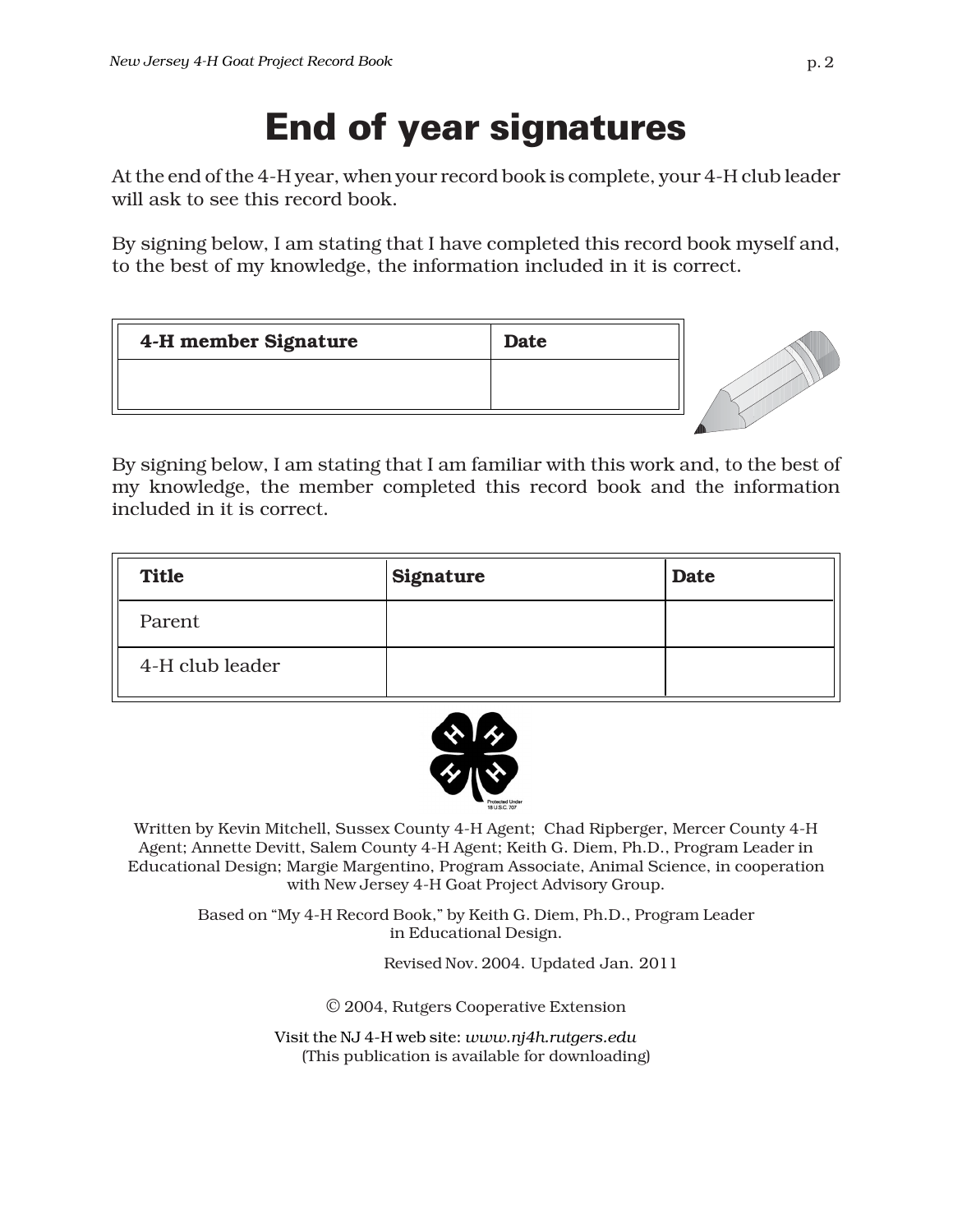

This project record book has been created specifically for members enrolled in the 4-H Goat Project. Keeping a record book is an important part of the project. It will help you set goals for the project year, record your accomplishments and help guide your efforts to keep important records on your goat(s).

### **What is a 4-H project?**

A project is a subject or topic that you learn about in 4-H. More important, a project is something you do or make, which results from knowledge and skills you learned in the project. In this case, your project is a goat. You learn about your project from attending club meetings and educational workshops, and working with adult leaders and other 4-H members. You can also learn from field trips and camps, by participating in shows and competitions, as well as through your family and self study.

#### **Why complete a record book?**

A record book is not meant to be a chore. Instead, it is a way for you to learn. Here are some important reasons why 4-H expects you to complete a 4-H record book for your project.

Keeping a 4-H record book will help you . . .

- Learn how to organize yourself
- Learn how to set reasonable goals for yourself
- Appreciate what you've learned this year from the goals you reached
- $\bullet$  Recognize what things you learned in your 4-H project this year and compare your progress and successes from year to year
- Explain what you've learned
- $\bullet$  Keep track of costs of your project
- Gather information needed to apply for awards and scholarships
- Complete applications and resumes for jobs and college
- $\bullet$  Meet requirements to participate in some county, state, or national 4-H events.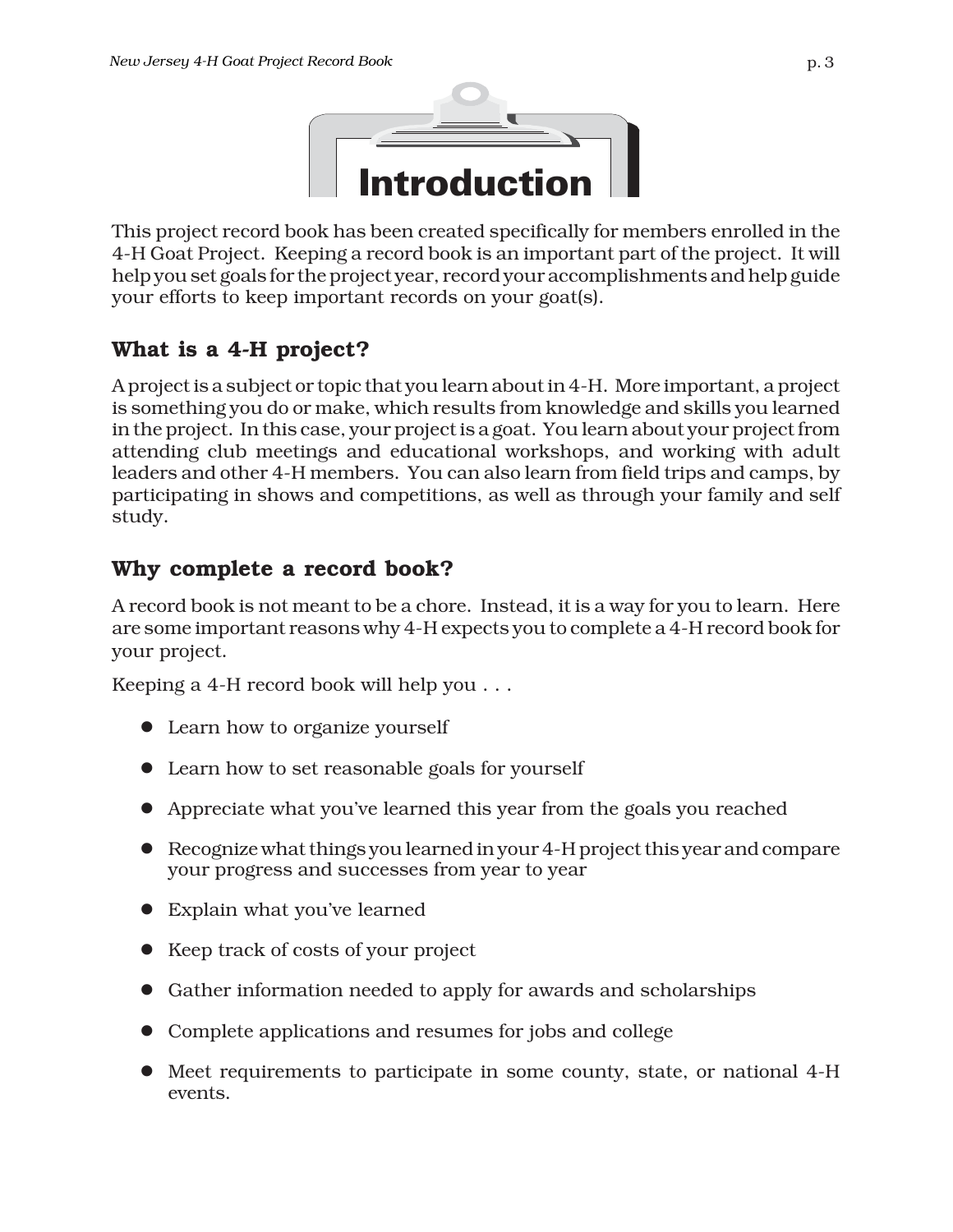## **Guidelines for the 4-H Goat Project Record Book**

One record book can be completed for all your project animals. You start your record book at the beginning of the 4-H year and keep all your expenses and receipts during the year. It is important to keep your record book up to date monthly. Keep your book neat and complete.



Start your year by setting at least three goals for the year. These goals may include "Goat Knowledge and Skills" or "Personal Development Activities." To expand your horizons, each year in the project, try to accomplish new skills, or skills you did not accomplish in previous year(s).

The record book has been three hole punched so that it may be easily kept in a three ring binder. With each new project year, add your new record book to the binder. It is recommended that you save your record books from previous years in your binder. That way, you can easily compare your progress and achievements throughout the years. It will also help you when you apply for awards, jobs, college, etc.

## **Member in good standing requirements**

In general, all 4-H members are expected to meet the following standards each year. These are the minimum requirements. Your club may have additional requirements.

- Attend at least 70 percent of regular club meetings and/or activities.
- Complete a 4-H project, doing one's own work with  $|$ minimal assistance from parents or others, including being responsible for the physical care and training of the animal(s) to the fullest extent.
- Give a club or county 4-H public presentation.
- Complete a project record book (like this one).

## **How this record book is organized**

 $\Box$ 

 $\Box$ 

Besides this introduction, this record book is organized into five main sections:



- Along the Way Keeping track of what I do page 8
- Looking Back What I learned this year page 18
- Thinking Ahead My goals for next year page 22
- Appendix (including project goals) page 23

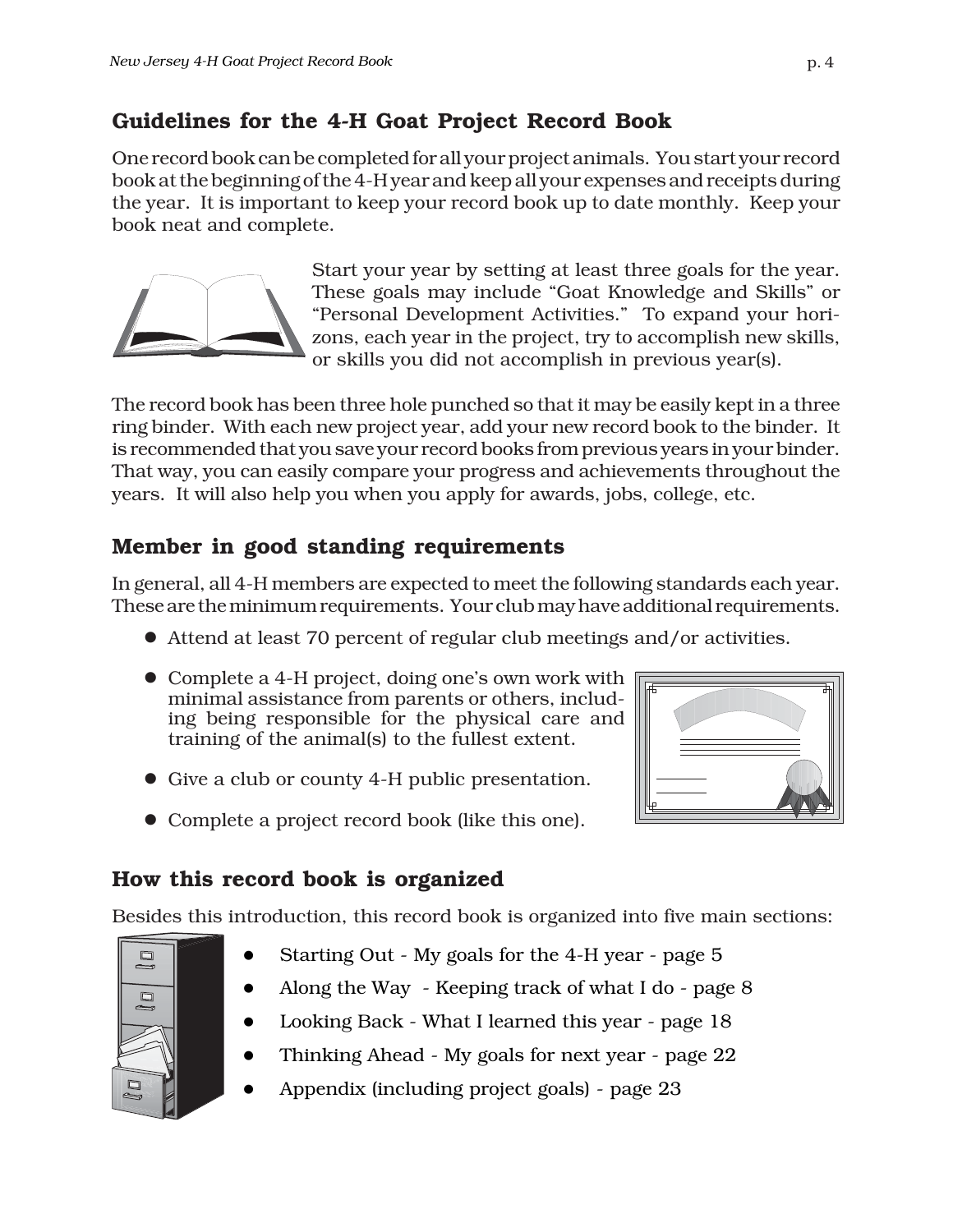## Starting Out

#### **My goals for the 4-H year**

The beginning of the 4-H year is a good time to begin thinking about what you'd like to do or learn in 4-H during the upcoming months. List some of your goals for the year and what plan you have to accomplish your goals. Talk to your leader and parents to decide what goals are realistic to try and possible to finish this year.

During each year in the 4-H Goat project, members should choose a minimum of three goals to pursue. **Choices are listed in the Appendix starting on page 23**. Write your choices below. Don't be afraid to challenge yourself! Of course, you may aim to reach more goals. For now, write your goals below and your plan for reaching each goal. If the items

on the list have all been accomplished, develop some of your own. You may also choose special ones not listed. Be sure to get the needed signatures on the next page.

| My goals for this year                                      | What I need to do to reach this goal                                                                                                                                                                 |
|-------------------------------------------------------------|------------------------------------------------------------------------------------------------------------------------------------------------------------------------------------------------------|
| Example: I will learn how to give a public<br>presentation. | Attend county public presentation workshop.<br>Have my leader and parents help me pick a<br>topic that will be good for me. Practice my<br>presentation. Give the presentation at a club<br>meeting. |
|                                                             |                                                                                                                                                                                                      |
|                                                             |                                                                                                                                                                                                      |
|                                                             |                                                                                                                                                                                                      |
|                                                             |                                                                                                                                                                                                      |
|                                                             |                                                                                                                                                                                                      |
|                                                             |                                                                                                                                                                                                      |
|                                                             |                                                                                                                                                                                                      |
|                                                             |                                                                                                                                                                                                      |
|                                                             |                                                                                                                                                                                                      |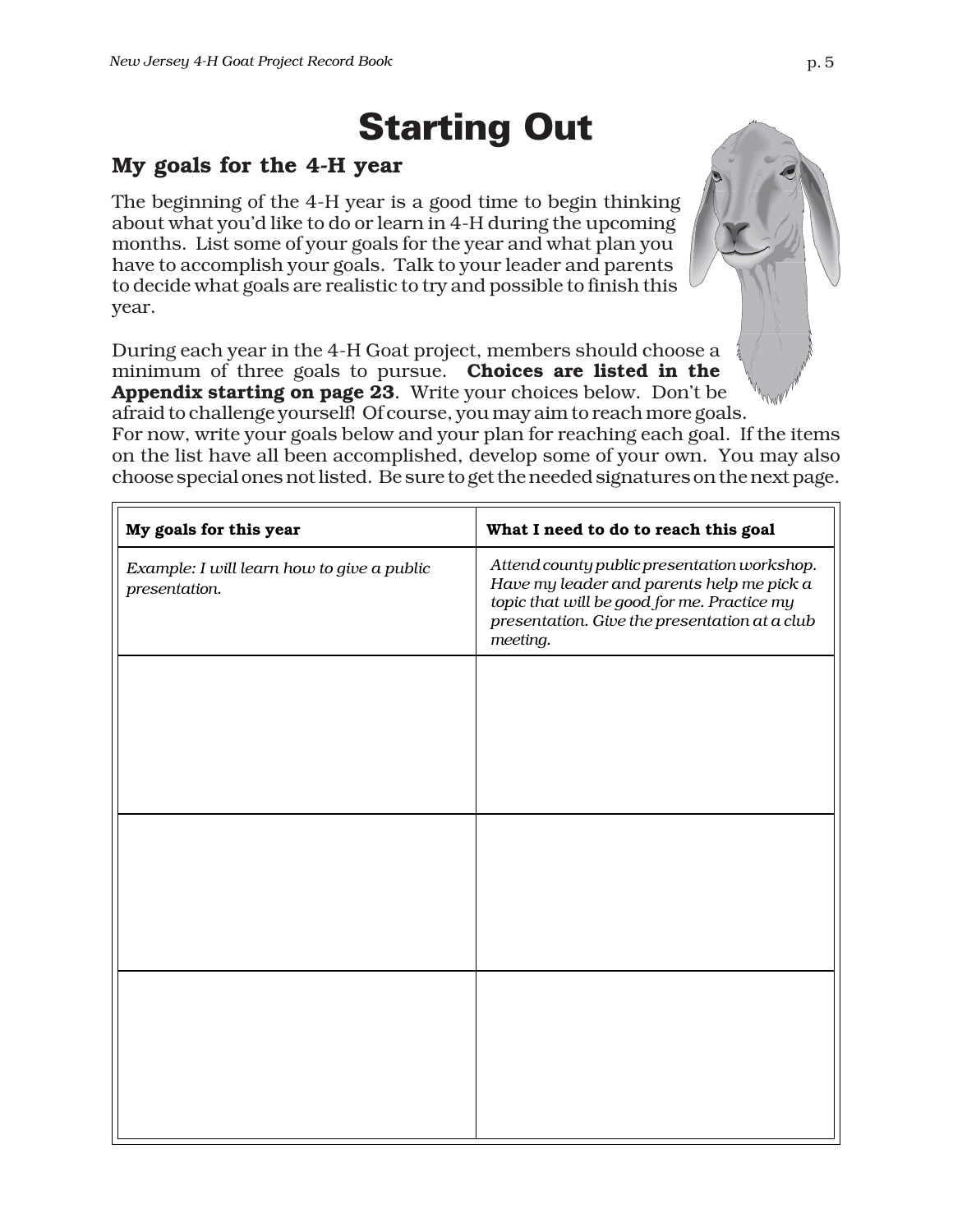### **Signatures for goal setting**

I will work toward the above goals I have set for myself for the upcoming 4-H year to the best of my ability:



## **Taking Inventory**

As you start the 4-H year it is also a time to take an inventory of what you have for your project. For the Goat project, you will need to list all the goat project animals you own at the beginning of the year. You may also wish to do an inventory of all the equipment and supplies you own at the beginning of the year.

#### **Barn Equipment and Supplies Inventory - Start of Project Year** (Optional)

List in the appropriate sections all the equipment and supplies you own at the start of the 4-H year. Include a description of the item. If you own a lot of equipment and supplies, you do not have to record each one, i.e., list five water buckets instead of listing each water bucket separately. If the cost is not known, estimate the value. An up-to-date Barn Equipment and Supplies Inventory will be very useful if equipment is lost, destroyed, or stolen! When you purchase new equipment and supplies, list these items in the *(E1) Equipment Expenses* section on page 11.

| Item                                                                            | Year<br>Acquired | Description            | Cost (If<br>Purchased) | <b>Value</b> |
|---------------------------------------------------------------------------------|------------------|------------------------|------------------------|--------------|
| Example: 5 water<br><i>buckets</i>                                              | 1998             | 1 gallon water buckets | \$25.00                | \$25.00      |
|                                                                                 |                  |                        |                        |              |
|                                                                                 |                  |                        |                        |              |
|                                                                                 |                  |                        |                        |              |
|                                                                                 |                  |                        |                        |              |
| Total Value of Equipment and Supplies (Add all values of Equipment and Supplies |                  |                        |                        |              |
| and put this number in box at right.)                                           |                  |                        |                        |              |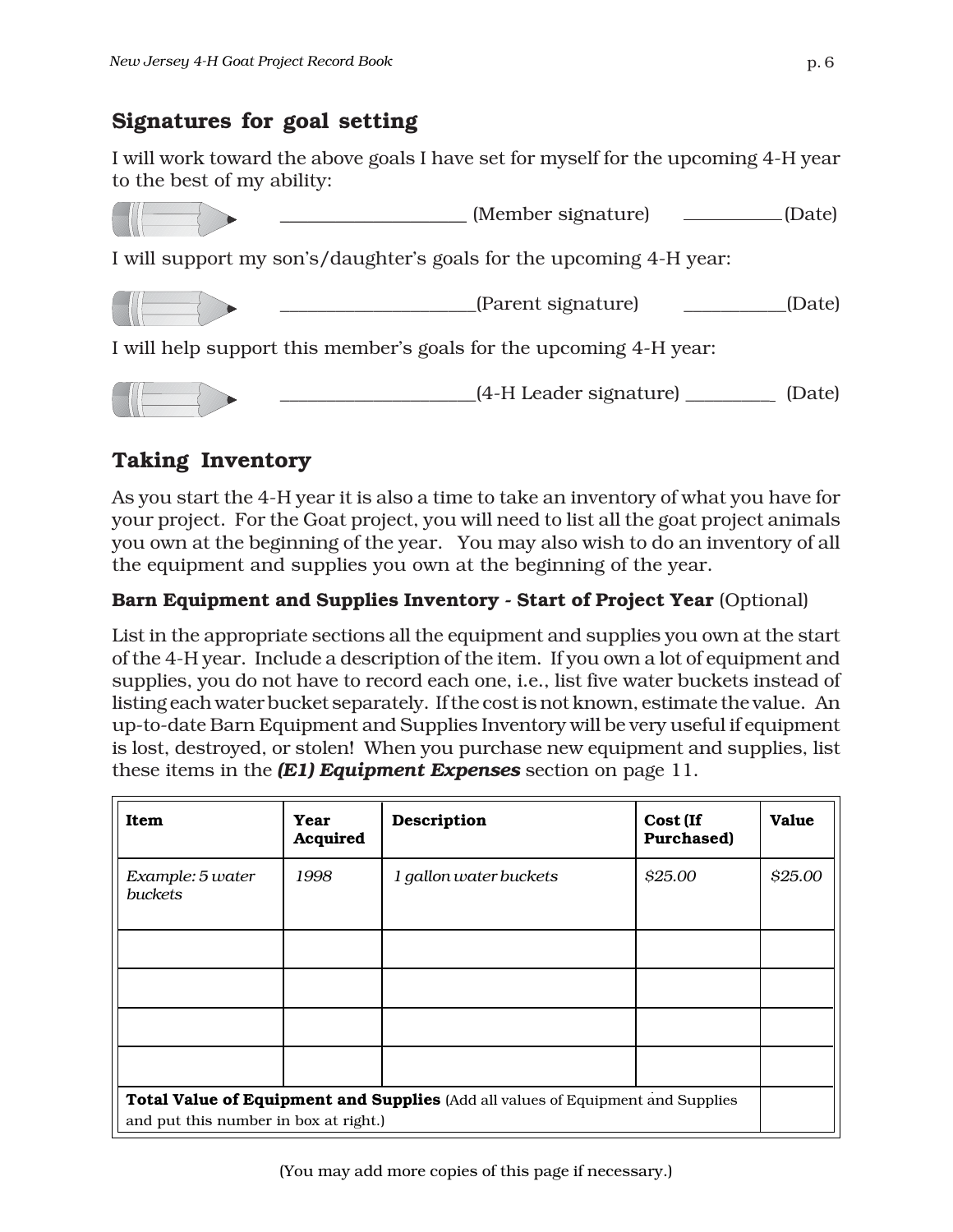### **Project Goat Inventory**

For each goat project animal in your herd at the start of the project year, list it's name or herd number, registration number (if registered), breed, birth date or age, date of purchase (if applicable), how animal left the herd, and date, sex (use the abbreviations D for doe, B for buck, W for wether) and value (this may be the purchase price or appraised value). Throughout the year you may acquire new animals. These animals may be purchased, traded, or even born from animals you already own. Be sure to add the animals acquired during the year to the list. If you purchased the animal, the cost of the animal should be included on **page 15** of the Project Goat Record. Also indicate whether any of the animals were sold, traded, or died during the 4-H year. If you sold an animal, record the sale under **(I) Income** on page 16. At the end of the year you will have a complete list of the animals you owned during the year.

| Goat's name                 | Registra -        | <b>Breed</b>     | <b>Birth</b> | Date of        | <b>How animal</b>                                 | Value*<br><b>Sex</b> |                       |              |
|-----------------------------|-------------------|------------------|--------------|----------------|---------------------------------------------------|----------------------|-----------------------|--------------|
| or herd #                   | tion #            |                  | date/age     | purchase       | left herd &<br>date                               |                      | Proj.<br><b>Start</b> | Proj.<br>End |
| Example:<br>Clara           | Not<br>registered | Grade            | 4/18/97      | Gift<br>2/6/99 |                                                   | W                    | \$150                 | \$150        |
| Example:<br>#15             | 79324             | Toggen-<br>burg  | 3/14/00      | Herd Kid       | Sold<br>10/25/00                                  | $\boldsymbol{D}$     | \$300                 | \$350        |
|                             |                   |                  |              |                |                                                   |                      |                       |              |
|                             |                   |                  |              |                |                                                   |                      |                       |              |
|                             |                   |                  |              |                |                                                   |                      |                       |              |
|                             |                   |                  |              |                |                                                   |                      |                       |              |
|                             |                   |                  |              |                |                                                   |                      |                       |              |
|                             |                   |                  |              |                |                                                   |                      |                       |              |
|                             |                   |                  |              |                |                                                   |                      |                       |              |
| <b>Total Value of Goats</b> |                   | boxes at right.) |              |                | (Add all values of goats and put these numbers in |                      |                       |              |

\* If the animal was a gift or born in your herd, estimate the value.

\* If the animal was given away or traded, estimate the value.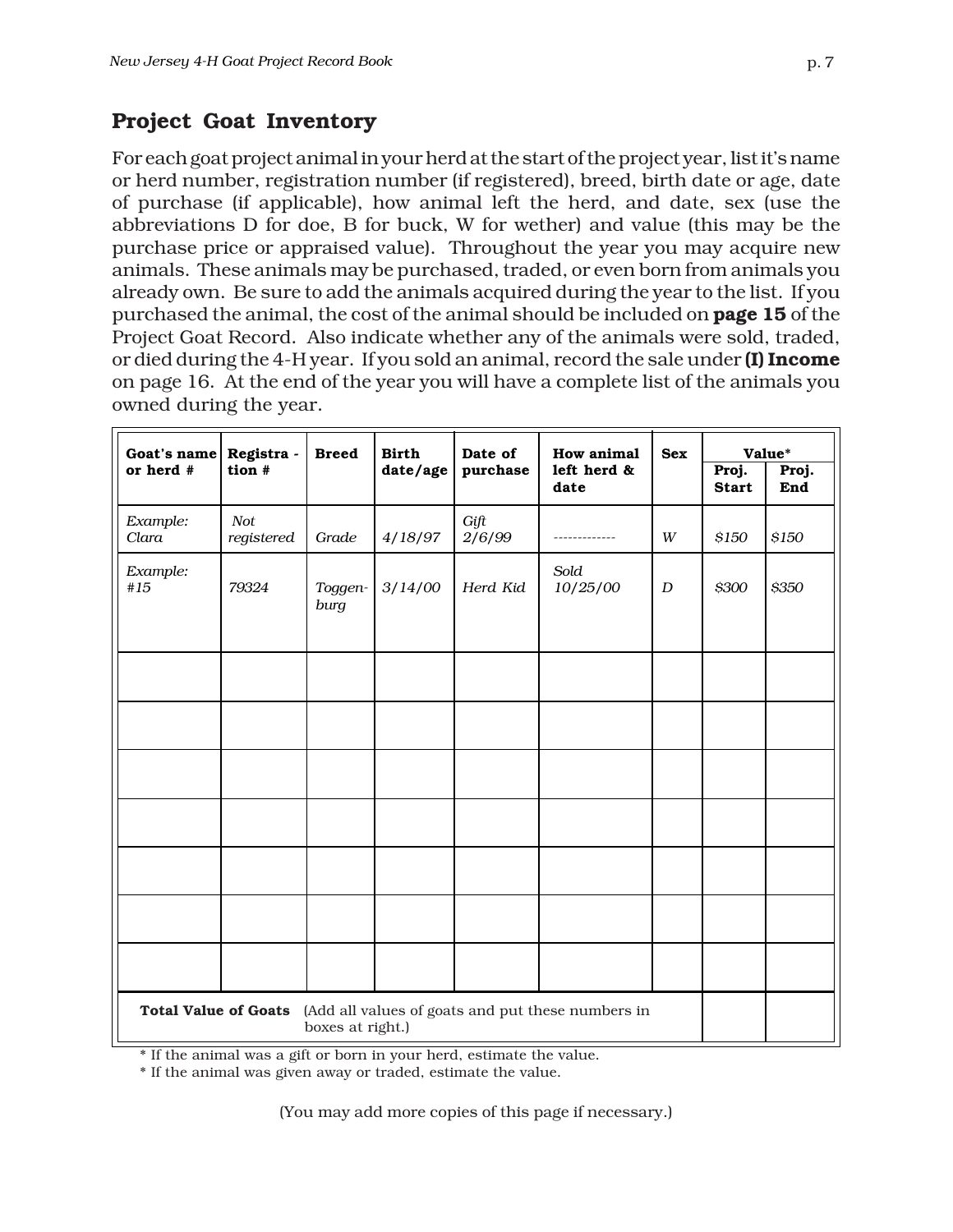## Along the Way

## **Keeping track of what I do**

For this section, it is best to write down what you have done shortly after completing it so you won't forget important events and activities. This section includes the following parts:

- What I did in this project this year
- $\bullet$  Animal care & management
- Project finances
- Other clubs and projects

## **What I did in this project this year**

The following page is where you can list what you did in this 4-H project. Don't forget to include these types of 4-H events and activities you might have done this year:

- $\bullet$  Club meetings
- $\bullet$  Events participated in
- Leadership roles such as offices held, committees led
- Special meetings & clinics
- Community service
- $\bullet$  Public Speaking
- Field trips
- County 4-H Fair
- Awards or recognition earned

| Name of<br>event/activity                         | Date &<br>Location                                 | What I did                                                                            | Level<br>(Club,<br>County,<br>State,<br>National) | Award or<br>Recognition<br>Earned?                          |
|---------------------------------------------------|----------------------------------------------------|---------------------------------------------------------------------------------------|---------------------------------------------------|-------------------------------------------------------------|
| Example:<br>Club meeting                          | 9/1/2000<br>Somewhere,<br>New Jersey               | Attended new year-organizational<br>meeting. Explained county fair to<br>new members. | Club                                              | none                                                        |
| Example:<br>Visited nursing home<br>with the club | 12/15/2000<br><b>ABC</b> Nursing<br>Home, Milltown | I gave a presentation on my<br>goat project                                           | Club                                              | Received a thank<br>-you letter from<br>the Center Director |

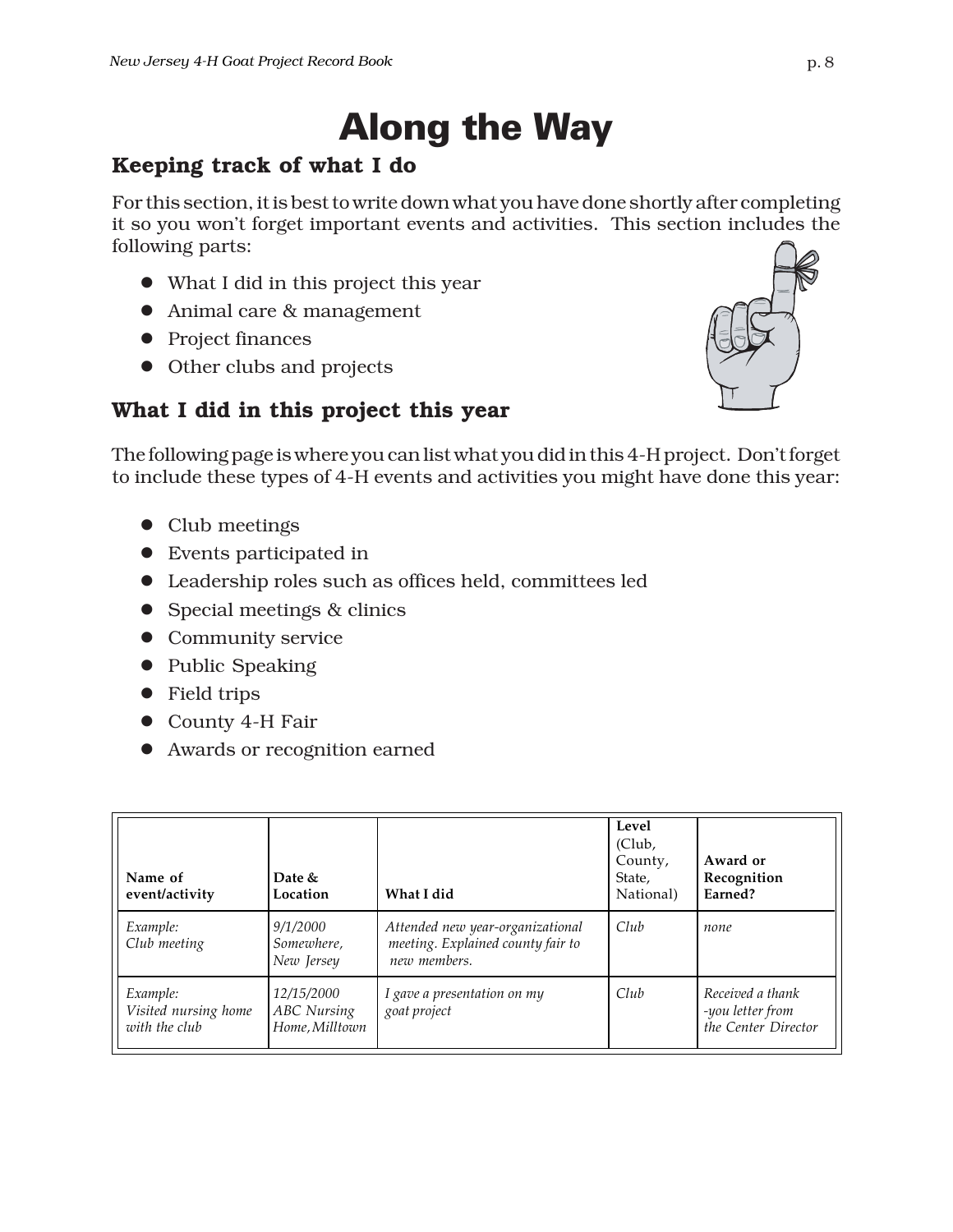| Name of<br>event/activity | Date $\&$<br>Location | What I did | Level<br>(Club,<br>County,<br>State,<br>National) | Award or<br><b>Recognition</b><br>Earned? |
|---------------------------|-----------------------|------------|---------------------------------------------------|-------------------------------------------|
|                           |                       |            |                                                   |                                           |
|                           |                       |            |                                                   |                                           |
|                           |                       |            |                                                   |                                           |
|                           |                       |            |                                                   |                                           |
|                           |                       |            |                                                   |                                           |
|                           |                       |            |                                                   |                                           |
|                           |                       |            |                                                   |                                           |
|                           |                       |            |                                                   |                                           |

## **Other clubs and projects**

List any other clubs and projects you participated in during the past year.

| Club name | Project(s) |
|-----------|------------|
|           |            |
|           |            |
|           |            |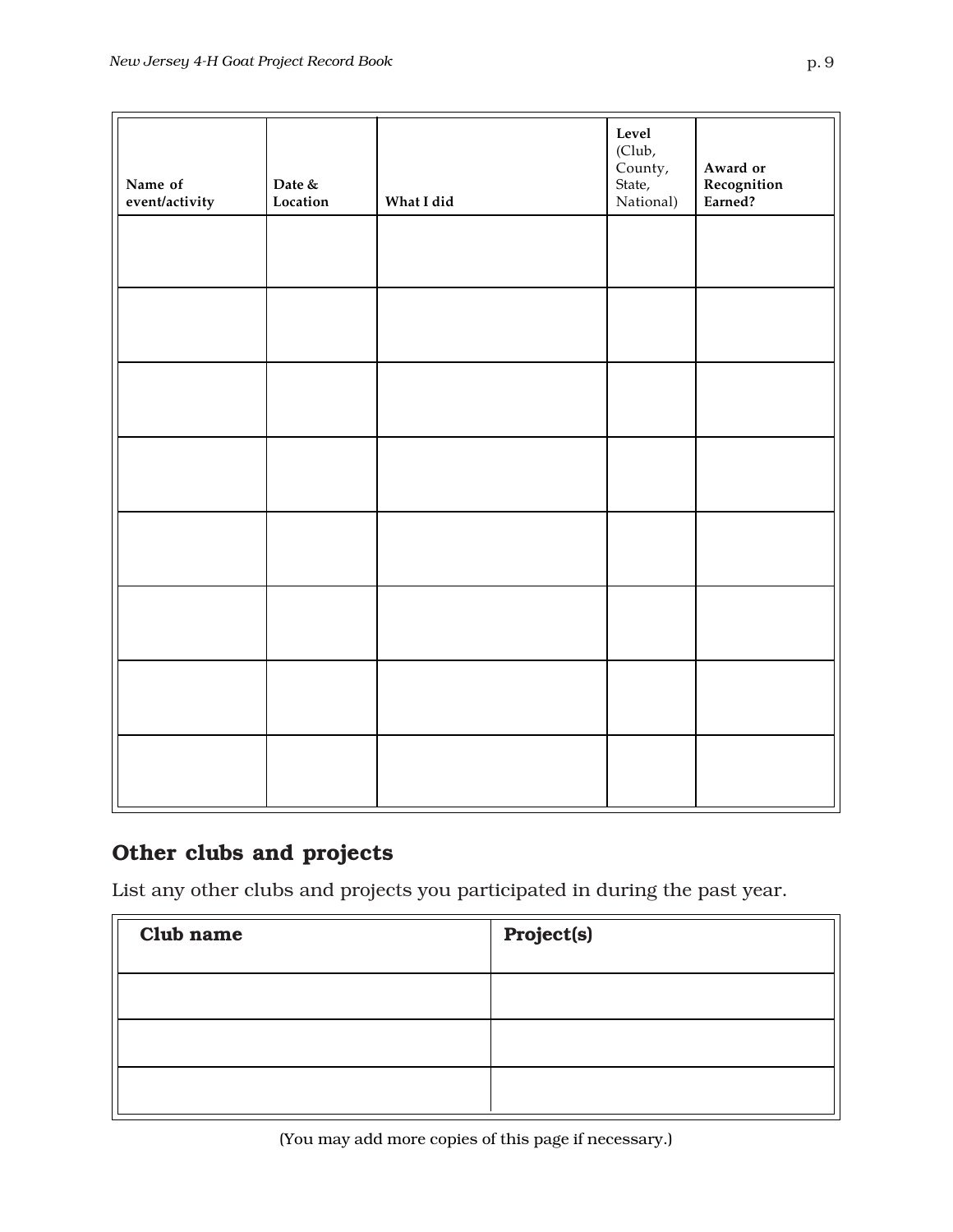#### **Animal Care & Management**

Because your project is a living creature, it requires regular care and management. Here is the place to explain what you regularly do for or with your animal on a daily, weekly, monthly, and yearly basis. Be as specific as possible.

Do not forget to list the following:

- $\bullet$  Feeding and watering practices
- Grooming (clipping, trimming hooves, check health)
- $\bullet$  Cleaning pens, food and water containers
- $\bullet$  Manure removal
- Checking and repairing as needed: fencing, pens, barns, etc.



|         | What I do for/with my project animal |
|---------|--------------------------------------|
| Daily   |                                      |
|         |                                      |
|         |                                      |
|         |                                      |
| Weekly  |                                      |
|         |                                      |
|         |                                      |
|         |                                      |
| Monthly |                                      |
|         |                                      |
|         |                                      |
|         |                                      |
| Yearly  |                                      |
|         |                                      |
|         |                                      |
|         |                                      |
|         |                                      |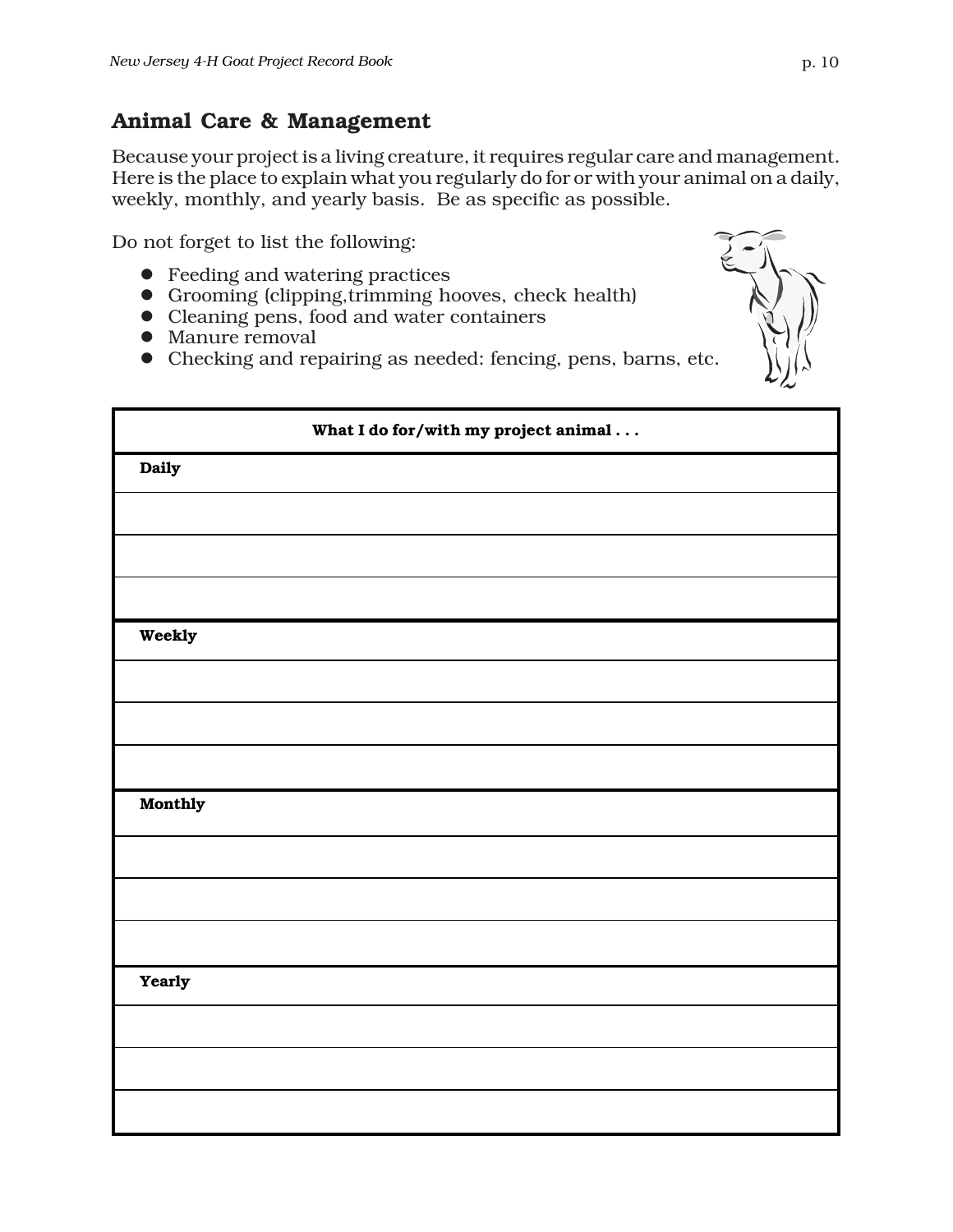### **Animal Record Keeping**

#### **Project Finances**

It is likely that you spent money on your 4-H project this year. This section will help you add up what it cost to complete your project.



This section is where you can keep track of what you purchased this year. Include equipment and feed used for your project and what each cost. You may add more copies of these pages if necessary.

Expenses are divided into categories (E1 and E2):

- (E1) Equipment expenses (including hardware for repair of pens)
- (E2) Feed expenses (Remember the cost of feed = number of pounds of feed x price per pound. Also, when homegrown feeds are used, list feed cost at market value.)

| Date     | Description of expense (include quantities)                     | $Cost (\$)$ |
|----------|-----------------------------------------------------------------|-------------|
| 12/15/99 | Example: 1 pitch fork                                           | \$25.00     |
|          |                                                                 |             |
|          |                                                                 |             |
|          |                                                                 |             |
|          |                                                                 |             |
|          |                                                                 |             |
|          |                                                                 |             |
|          |                                                                 |             |
|          |                                                                 |             |
|          |                                                                 |             |
| E1 Total | (Add up all expenses from above and put number in box at right) |             |

#### **(E1) Equipment expenses**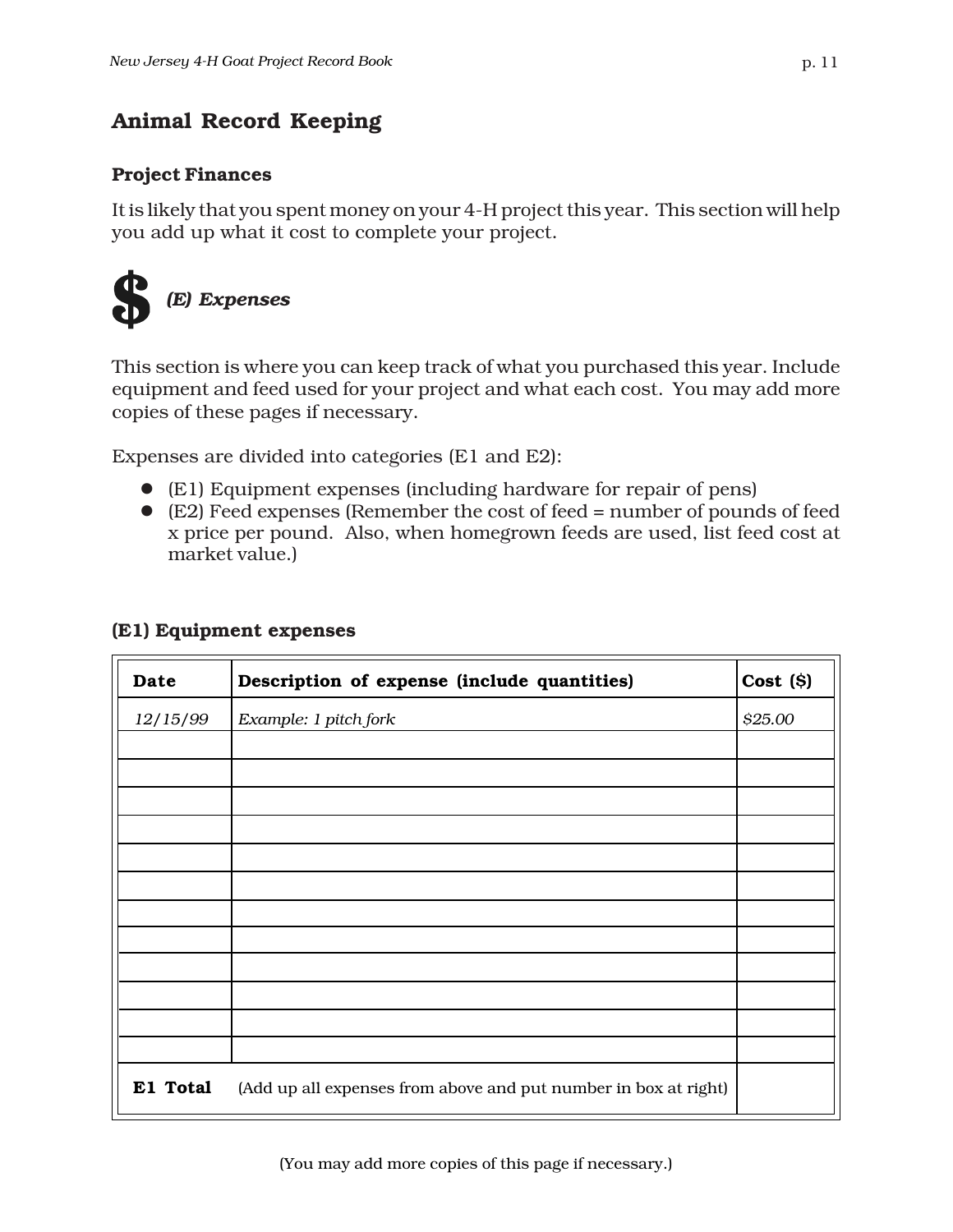#### **(E2) Feed Expenses**

| Date     | Description of expense (include quantities)                     | Cost (S) |
|----------|-----------------------------------------------------------------|----------|
| 11/1/00  | Example: 50 lbs. goat feed                                      | \$8.50   |
|          |                                                                 |          |
|          |                                                                 |          |
|          |                                                                 |          |
|          |                                                                 |          |
|          |                                                                 |          |
|          |                                                                 |          |
|          |                                                                 |          |
|          |                                                                 |          |
|          |                                                                 |          |
|          |                                                                 |          |
|          |                                                                 |          |
|          |                                                                 |          |
|          |                                                                 |          |
|          |                                                                 |          |
|          |                                                                 |          |
|          |                                                                 |          |
|          |                                                                 |          |
|          |                                                                 |          |
|          |                                                                 |          |
|          |                                                                 |          |
|          |                                                                 |          |
|          |                                                                 |          |
| E2 Total | (Add up all expenses from above and put number in box at right) |          |

(You may add more copies of this page if necessary.)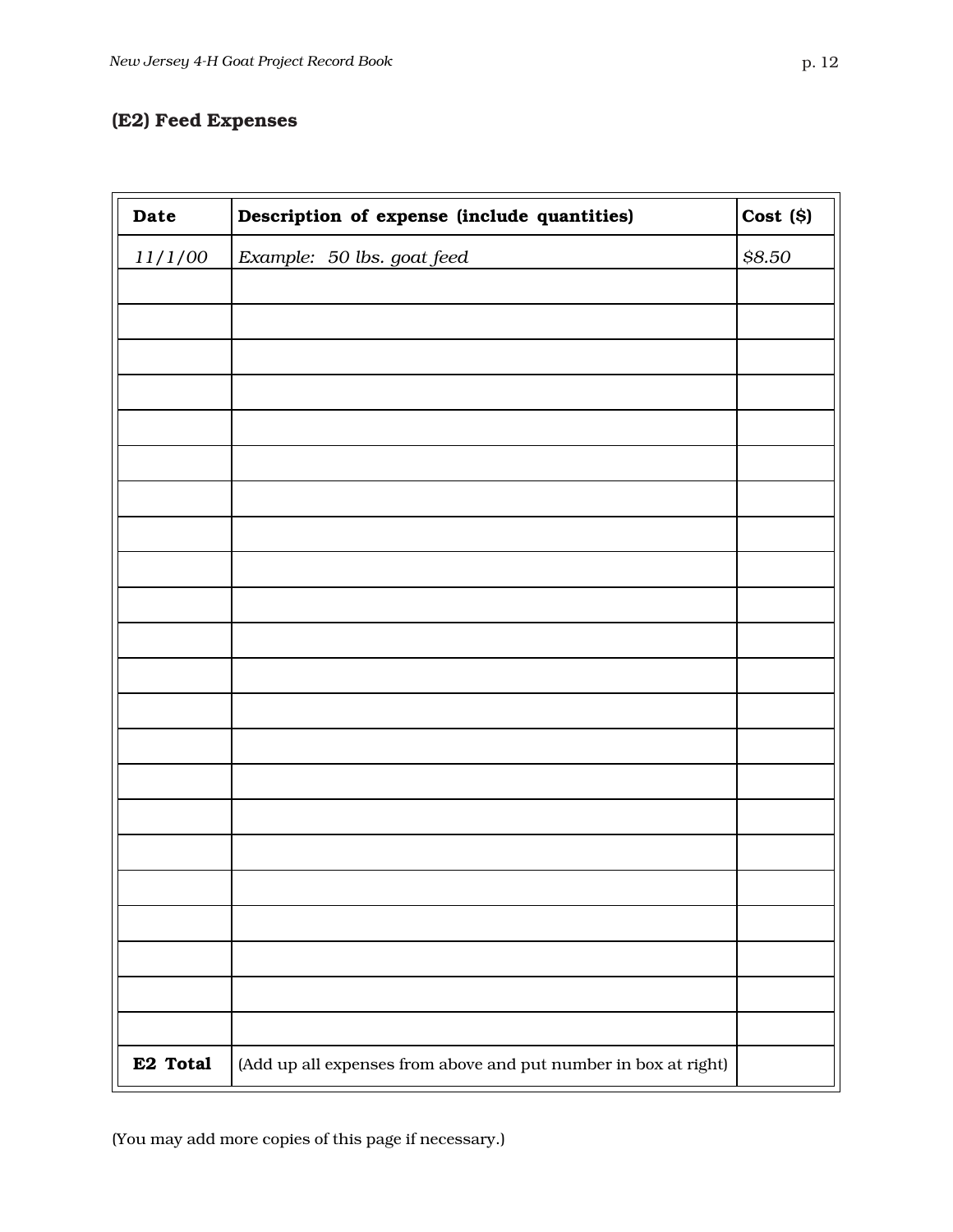**Project Goat Record–pages 13 to 16 for \_\_\_\_\_\_\_\_\_\_\_\_\_\_\_\_\_(Goat's Name)**

**Complete a Project Goat Record for each 4-H goat in your herd. Make additional photocopies for each project animal (pg.13-16).**

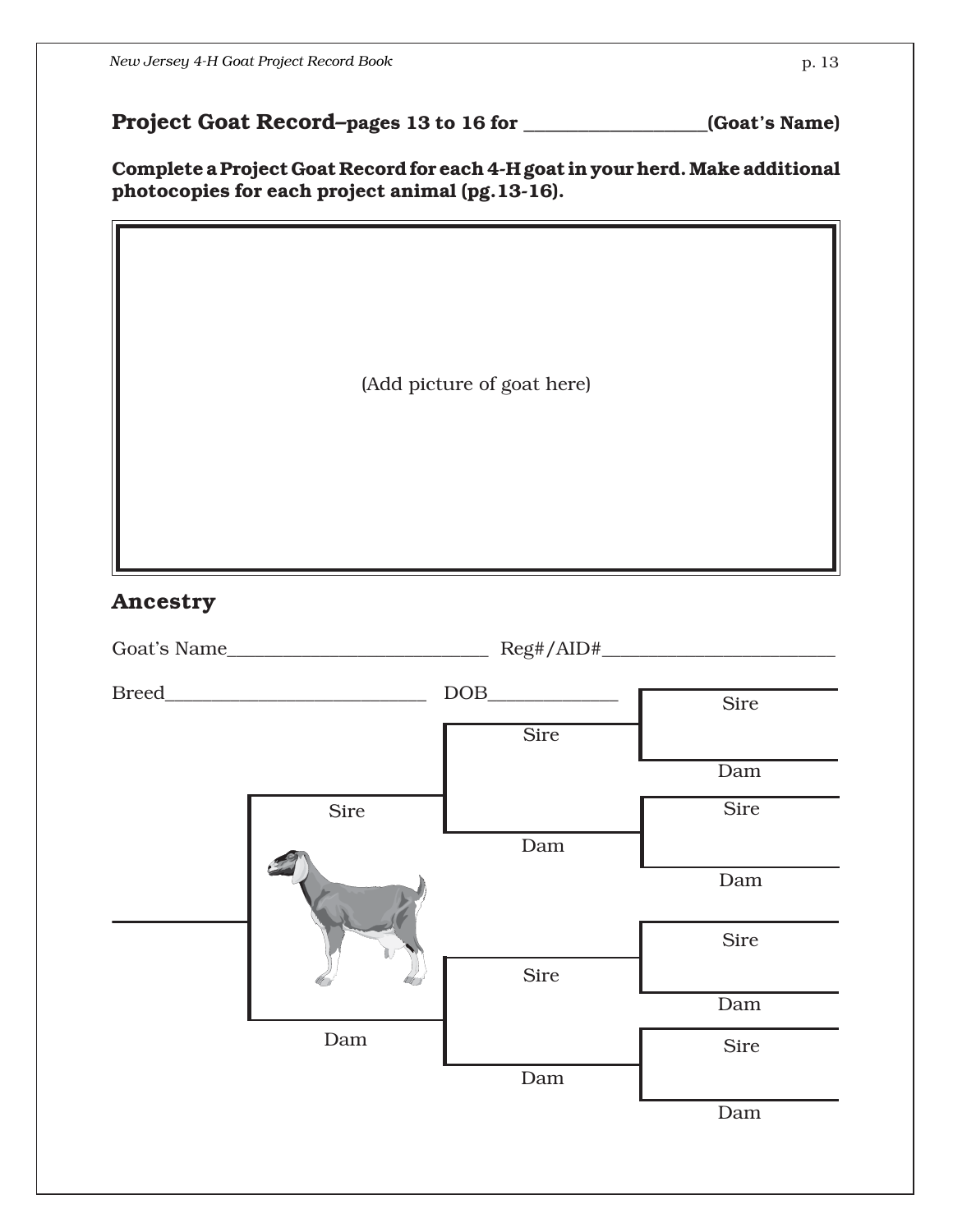#### **Project Goat Record–pages 13 to 16 for \_\_\_\_\_\_\_\_\_\_\_\_\_\_\_\_\_(Goat's Name)**

#### **Show Record**

Shows & competitions - Competition is an optional part of any 4-H project. Goat shows are an option that you might enjoy. If you choose to compete in shows, you should keep records of the results.

| Name of<br>Show | Date &<br>Location | Class entered                                     | Level<br>(Club,<br>County,<br>State,<br>National) | Placing<br>Award or<br>Recognition<br>Earned? |
|-----------------|--------------------|---------------------------------------------------|---------------------------------------------------|-----------------------------------------------|
| ABC Goat Show   | 6/28/01            | Toggenburg Type Class; 4-8<br>months; 10 in class | County                                            | $2^{nd}$ place                                |
|                 |                    |                                                   |                                                   |                                               |
|                 |                    |                                                   |                                                   |                                               |
|                 |                    |                                                   |                                                   |                                               |
|                 |                    |                                                   |                                                   |                                               |
|                 |                    |                                                   |                                                   |                                               |
|                 |                    |                                                   |                                                   |                                               |
|                 |                    |                                                   |                                                   |                                               |
|                 |                    |                                                   |                                                   |                                               |

#### **Kidding Record**

| Date<br><b>Bred</b> | <b>Kidding</b><br>date | # of<br>kids | Sex <sup>1</sup> | Name of kid(s) Sire of kid(s) Birth Weight |                |                   | <b>Dispostion</b><br>(sold or add<br>to herd) |
|---------------------|------------------------|--------------|------------------|--------------------------------------------|----------------|-------------------|-----------------------------------------------|
| 10/3/00             | 3/2/01                 | 1            | D                | Suzy                                       | <b>Big Boy</b> | 3 <sub>l</sub> bs | Add to herd                                   |
|                     |                        |              |                  |                                            |                |                   |                                               |
|                     |                        |              |                  |                                            |                |                   |                                               |
|                     |                        |              |                  |                                            |                |                   |                                               |
|                     |                        |              |                  |                                            |                |                   |                                               |

<sup>1</sup> **D** for Doe, **B** for Buck

#### **Production Record**

For Dairy Goats, insert page 17A after this page. For Meat Goats, insert page 17B after this page. For Fiber Goats, insert page 17C after this page.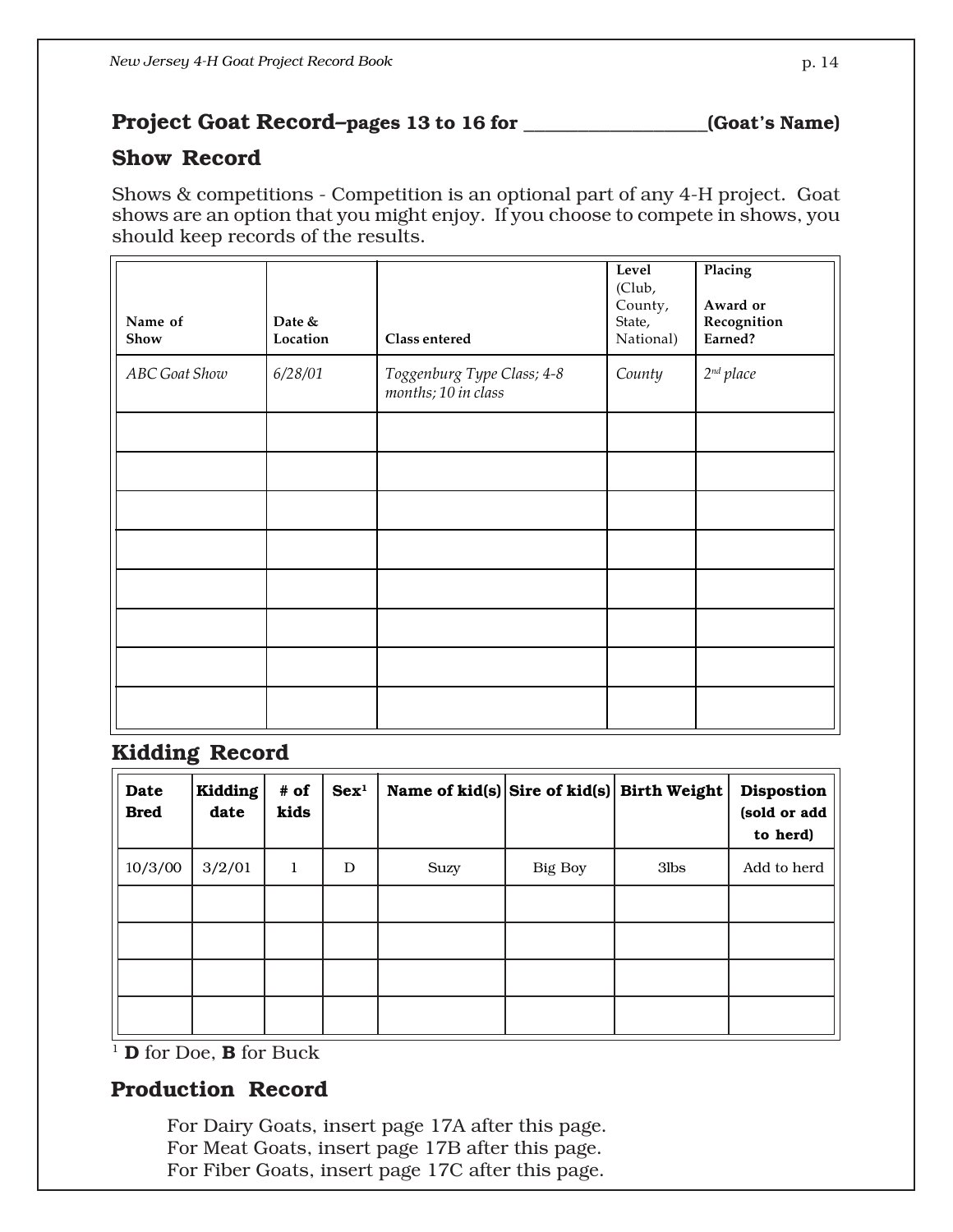| Project Goat Record-pages 13 to 16 for | (Goat's Name) |
|----------------------------------------|---------------|
| <b>Financial Record</b>                |               |
| <b>I. Project Goat Expenses</b>        |               |

|--|--|--|--|--|

#### **Health/Medical expenses (including veterinarian & medicine)**

| Date    | $Cost($ \$)<br>Description of expense (include quantities)                   |         |  |  |  |  |  |  |  |
|---------|------------------------------------------------------------------------------|---------|--|--|--|--|--|--|--|
| 3/16/01 | Example: Veterinarian visit to treat Patches (stepped on nail)               | \$55.00 |  |  |  |  |  |  |  |
|         |                                                                              |         |  |  |  |  |  |  |  |
|         |                                                                              |         |  |  |  |  |  |  |  |
|         |                                                                              |         |  |  |  |  |  |  |  |
|         |                                                                              |         |  |  |  |  |  |  |  |
|         | <b>Total</b> (Add up all expenses from above and put number in box at right) |         |  |  |  |  |  |  |  |

#### **Other Expenses (Breeding , Shows, Transportation, and etc.)**

| Date    | Description of expense (include quantities)                                       | $Cost (\$)$   |
|---------|-----------------------------------------------------------------------------------|---------------|
| 5/13/01 | Show Entry Fee                                                                    | \$5.00        |
|         |                                                                                   |               |
|         |                                                                                   |               |
|         |                                                                                   |               |
|         |                                                                                   |               |
|         | <b>Total</b> (Add up all expenses from above and put number in box at right)      | (C)           |
|         | <b>Equipment</b> (Total from pg. 11, E1, divided by number of project animals) \$ | (D)           |
|         | Feed (Total from pg. 12, E2, divided by number of project animals) \$             |               |
|         |                                                                                   |               |
|         |                                                                                   | $(A+B+C+D+E)$ |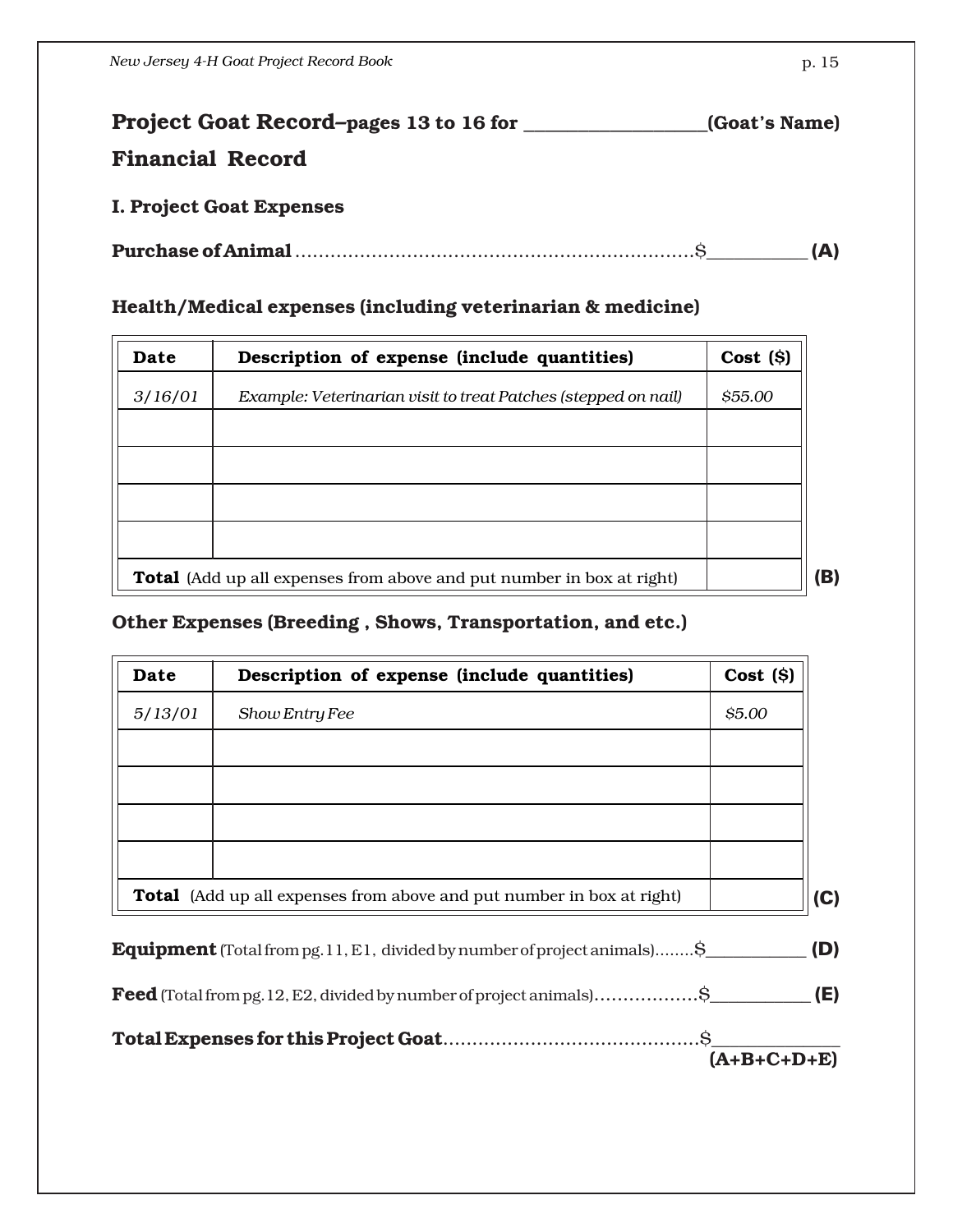### **Project Goat Record–pages 13 to 16 for \_\_\_\_\_\_\_\_\_\_\_\_\_\_\_\_\_(Goat's Name)**

### **Financial Record (continued)**

#### **II. Project Goat Income**

List any income received from this project goat this year. For instance, sales of any project related items or cash prizes from contests or exhibitions. Income may also include live goats, market goats and cheese. It is possible that your project had no income. If so, enter "None" under description and "0" under "Total Income." Remember, if products were consumed at home, list what you would have paid for them in the local store, or what you would have received in cash if you sold the product.

| Date     | Description of income (include quantities)                                                           | $Cost($ \$) |  |  |  |  |  |  |  |
|----------|------------------------------------------------------------------------------------------------------|-------------|--|--|--|--|--|--|--|
| 2000-01  | Example: Value of milk provided during the year                                                      | \$100.00    |  |  |  |  |  |  |  |
| 10/25/00 | Example: Doe kid sold to neighbor                                                                    | \$50.00     |  |  |  |  |  |  |  |
|          |                                                                                                      |             |  |  |  |  |  |  |  |
|          |                                                                                                      |             |  |  |  |  |  |  |  |
|          |                                                                                                      |             |  |  |  |  |  |  |  |
|          |                                                                                                      |             |  |  |  |  |  |  |  |
|          |                                                                                                      |             |  |  |  |  |  |  |  |
|          |                                                                                                      |             |  |  |  |  |  |  |  |
|          | Total Income from this Project Goat<br>(Add up all income from above and put number in box at right) |             |  |  |  |  |  |  |  |

#### **III. Net Cost or Profit**

| (subtract total expenses from total income) |  |
|---------------------------------------------|--|

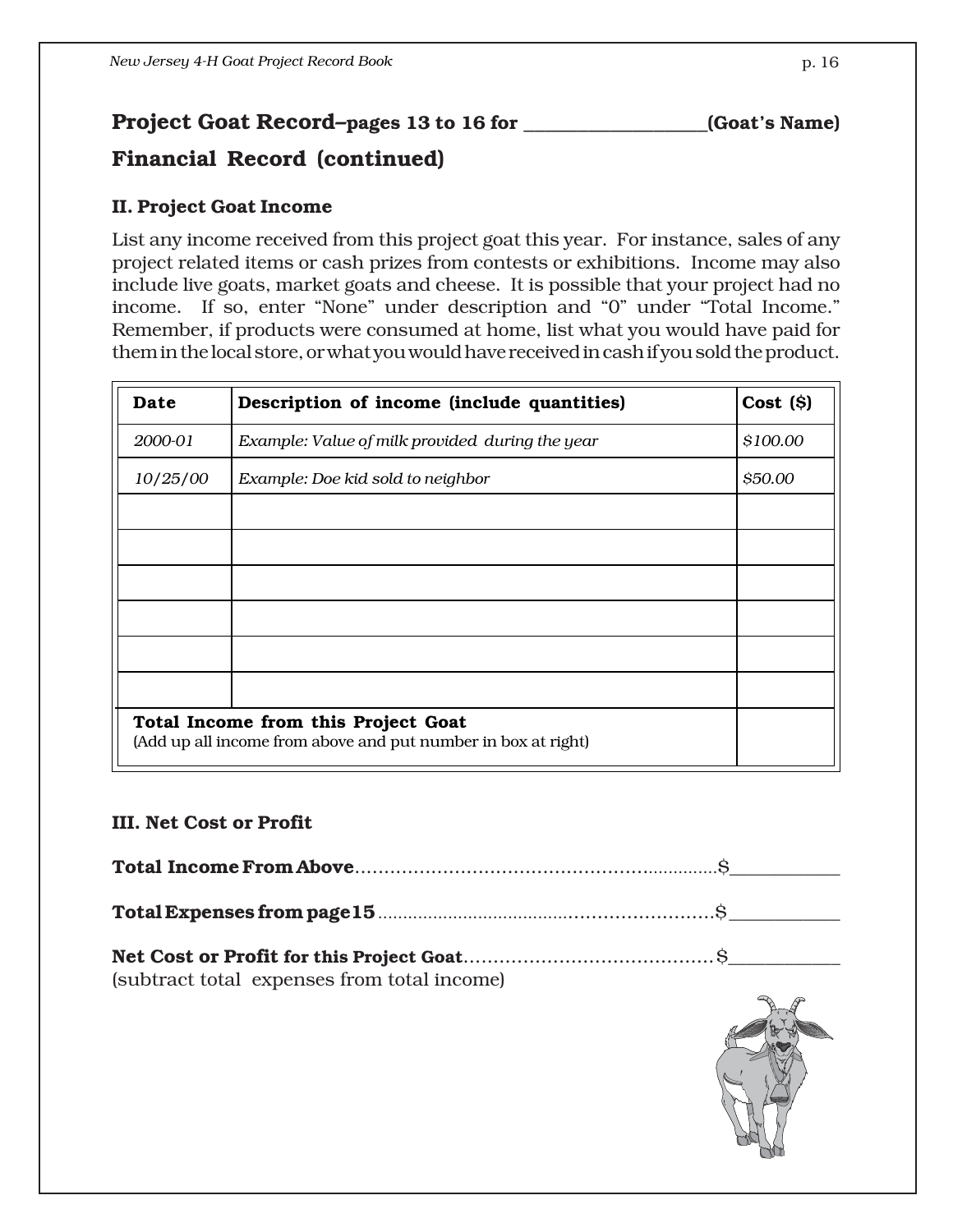| <b>Milk Production Records</b> (use for dairy goats) |                     |  |
|------------------------------------------------------|---------------------|--|
| Doe's Name                                           | Registration number |  |
|                                                      |                     |  |

| <b>Breed</b> | Date of Birth. | <b>Kidding Date</b> |
|--------------|----------------|---------------------|
|--------------|----------------|---------------------|

Weigh the amount of milk produced by your doe a few times each month in order to estimate the average pounds of milk produced per day. Then multiply by the number of days in the month to get a total number of pounds produced that month.

| January  |                                                              | $\mathbf X$ | 31 days                        | Ξ        | _lbs                |
|----------|--------------------------------------------------------------|-------------|--------------------------------|----------|---------------------|
| February | Average lbs/day                                              | $\mathbf X$ | 28 days                        | $=$      | lbs                 |
| March    | Average lbs/day                                              | $\mathbf X$ | 31 days                        | $=$      | <b>lbs</b>          |
| April    | Average lbs/day                                              | $\mathbf X$ | 30 days                        | $=$      | <b>lbs</b>          |
| May      | Average lbs/day                                              | $\mathbf X$ | 31 days                        | $\equiv$ | <b>lbs</b>          |
| June     | Average lbs/day                                              | $\mathbf X$ | 30 days                        | $=$      | <b>lbs</b>          |
| July     | Average lbs/day                                              | $\mathbf X$ | 31 days                        | $=$      | <b>lbs</b>          |
| August   | ______________ Average lbs/day                               | $\mathbf X$ | 31 days                        | $=$      | lbs                 |
|          | September ___________ Average lbs/day                        | $\mathbf X$ | 30 days                        | $=$      | _lbs                |
| October  | ___________________ Average lbs/day                          | $\mathbf X$ | 31 days                        | $=$      | _lbs                |
| November | Average lbs/day                                              | $\mathbf X$ | 30 days                        | $=$      | <b>lbs</b>          |
| December | Average lbs/day                                              | $\mathbf X$ | 31 days                        | $=$      | _lbs                |
|          | Yearly Total Milk Produced (add total milk produced for each |             | month and put it in the box at |          |                     |
|          |                                                              |             |                                |          | lbs                 |
|          | <b>Total Value of Milk Produced for the Year</b>             |             |                                |          | \$                  |
|          |                                                              |             |                                |          |                     |
|          | from above                                                   |             |                                |          | Transfer this value |

*to income on pg. 16*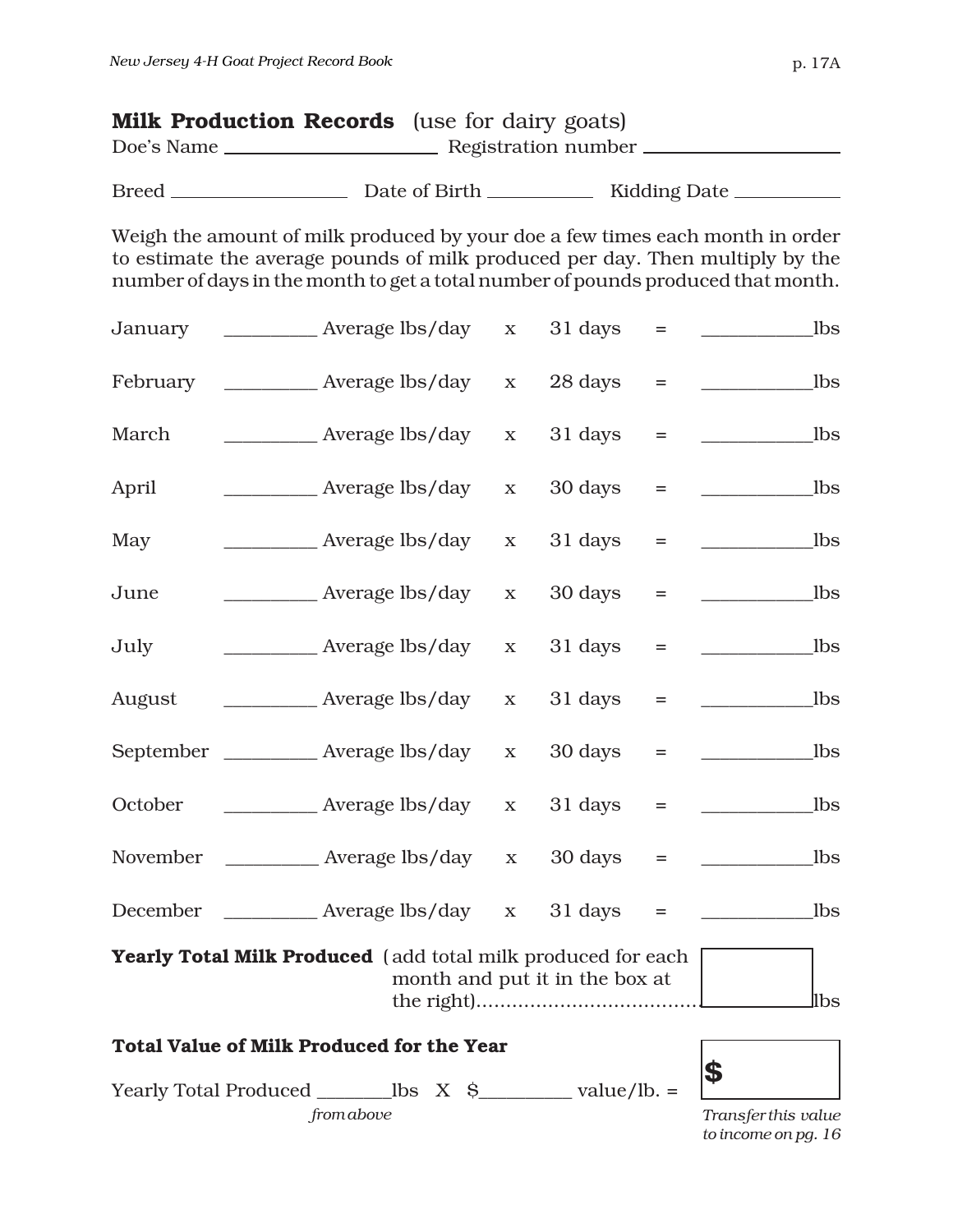## **Market Animal Record: Weight Gain and Feed Records** (use for

meat goats)

Keeping accurate weight gain and feed records is important. Reviewing this information will enable you to determine: how much feed was fed to your market animal; and if this market animal's rate of gain was equal to, greater than, or less than the average market animal's rate of gain. If you have a large number of market animals, you should maintain these records for your "4-H project animals."

Animal Name Identification

Breed Date of Birth Date Weaned

**Weight** (pounds)

| <b>Birth</b> | <b>Month</b> |  |  |  |  |  |                                                                   |  |  |  | Final |  |
|--------------|--------------|--|--|--|--|--|-------------------------------------------------------------------|--|--|--|-------|--|
|              | Jan          |  |  |  |  |  | Feb   Mar   Apr   May   Jun   July   Aug   Sept   Oct   Nov   Dec |  |  |  |       |  |
|              |              |  |  |  |  |  |                                                                   |  |  |  |       |  |
|              |              |  |  |  |  |  |                                                                   |  |  |  |       |  |

#### **Feed Records\***

|                                     |     |                |     |     |            |            | <b>Month</b> |                |     |            |     | <b>Total</b> |
|-------------------------------------|-----|----------------|-----|-----|------------|------------|--------------|----------------|-----|------------|-----|--------------|
|                                     | Jan | $\mathbf{Feb}$ | Mar | Apr | <b>May</b> | $Jun \mid$ | July         | Aug   Sept $ $ | Oct | <b>Nov</b> | Dec |              |
| $Grain1$<br>(pounds)                |     |                |     |     |            |            |              |                |     |            |     |              |
| $Grain1$<br>(cost)                  |     |                |     |     |            |            |              |                |     |            |     |              |
| $\mathbf{Hay}^2$<br>(pounds)        |     |                |     |     |            |            |              |                |     |            |     |              |
| $\mathbf{Hay}^2$<br>(cost)          |     |                |     |     |            |            |              |                |     |            |     |              |
| Pasture <sup>3</sup><br>(# of days) |     |                |     |     |            |            |              |                |     |            |     |              |
| Pasture <sup>3</sup><br>(cost)      |     |                |     |     |            |            |              |                |     |            |     |              |

\*A good way to keep track of feed use, put a calendar in the barn and write down the amount and the kind of feed used each day. At the end of each month, total each kind of feed used and record the information in the Feed Records Table.

<sup>1</sup> To calculate the cost of grain for each goat/month:

- $\bullet$  Divide the cost of the grain by the amount of grain purchased (i.e. \$8.50  $\div$  50 lbs. = 17 cents/lb.
- $\bullet$  Multiply the cost of the grain by the amount fed to the goat (i.e. 17 cents x 30 lbs./month = \$5.10/month)

2 To calculate the cost of hay for each goat/month

- $\bullet$  Weigh several bales of hay to determine the average weight (i.e. 25 lbs. + 35 lbs. + 30 lbs./month = 90 lbs. + 3 bales = 30 lbs./bale)
- $\bullet$  Multiply number of bales eaten by the goat by the cost per bale (i.e. 4 bales/month x \$2.50/bale = \$10.00/month)

3 Use 2¢ a day/goat for cost of the pasture. If pasture has been improved, increase amount.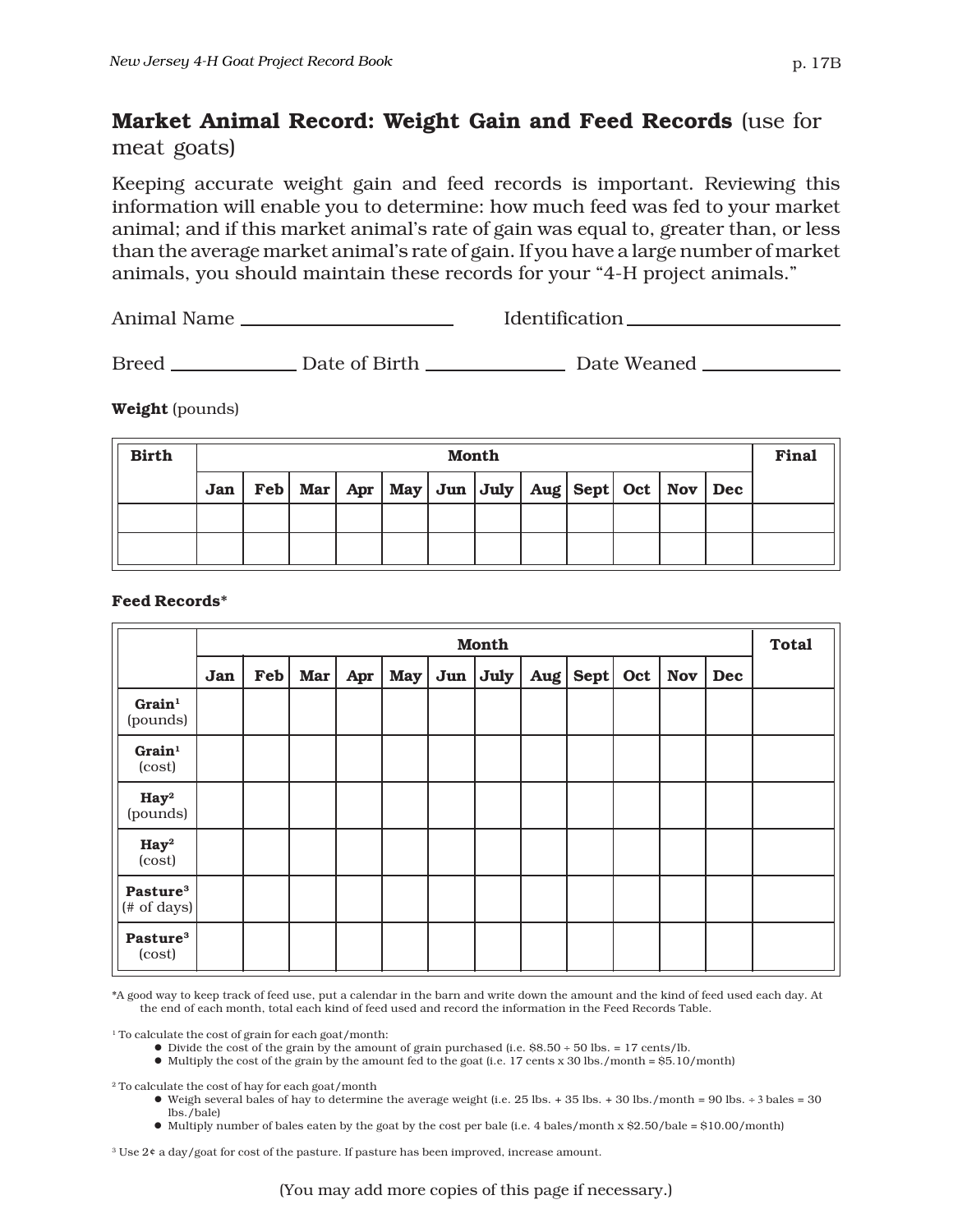Record the fiber weight and income (if fiber is sold) for each project animal to assist with determining it's health status and to monitor how age and management of the goat affects the quality of the fiber.

| Animal's<br>name | $Breed \succeq$                                                             |  | Date of<br><b>Birth</b> | <b>Date</b><br>shorn | Fiber<br>quality | Fiber<br>weight | <b>Income</b> |
|------------------|-----------------------------------------------------------------------------|--|-------------------------|----------------------|------------------|-----------------|---------------|
|                  |                                                                             |  |                         |                      |                  |                 |               |
|                  |                                                                             |  |                         |                      |                  |                 |               |
|                  |                                                                             |  |                         |                      |                  |                 |               |
|                  |                                                                             |  |                         |                      |                  |                 |               |
|                  |                                                                             |  |                         |                      |                  |                 |               |
|                  |                                                                             |  |                         |                      |                  |                 |               |
|                  |                                                                             |  |                         |                      |                  |                 |               |
|                  |                                                                             |  |                         |                      |                  |                 |               |
|                  |                                                                             |  |                         |                      |                  |                 |               |
|                  |                                                                             |  |                         |                      |                  |                 |               |
|                  |                                                                             |  |                         |                      |                  |                 |               |
|                  |                                                                             |  |                         |                      |                  |                 |               |
|                  |                                                                             |  |                         |                      |                  |                 |               |
|                  |                                                                             |  |                         |                      |                  |                 |               |
|                  |                                                                             |  |                         |                      |                  |                 |               |
|                  |                                                                             |  |                         |                      |                  |                 |               |
|                  |                                                                             |  |                         |                      |                  |                 |               |
|                  |                                                                             |  |                         |                      |                  |                 |               |
|                  |                                                                             |  |                         |                      |                  |                 |               |
|                  |                                                                             |  |                         |                      |                  |                 |               |
|                  |                                                                             |  |                         |                      |                  |                 |               |
|                  |                                                                             |  |                         |                      |                  |                 |               |
|                  | Total Income From Fiber (Add the income and put this number in box at right |  |                         |                      |                  |                 |               |

Remember to record each goat's income from fiber on the income record for that goat on page 16.

(You may add more copies of this page if necessary.)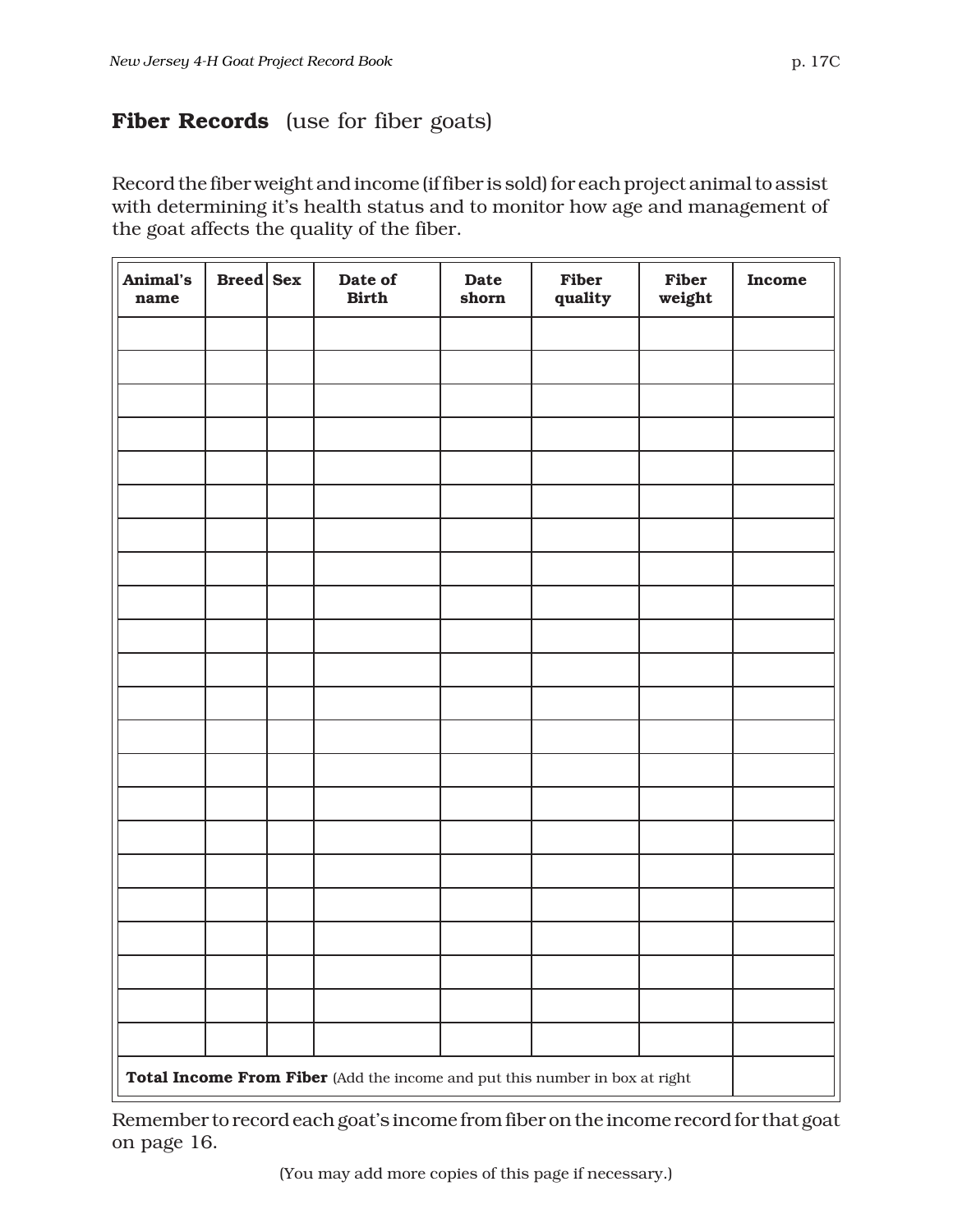## Looking Back

#### **What I learned this year**

This section is to be completed at the end of the 4-H year. It is meant to help you look back on all that you learned during the past year. This section includes the following parts:

- $\bullet$  My goals completed
- z A summary of knowledge and skills I gained
- $\bullet$  The three most important things I learned
- Telling my story



#### **My goals completed**

Look back on the goals you set for yourself at the beginning of the year. How well did you meet those goals? Use the space below to tell how well you did in reaching your goals. If you added new goals during the year, also included them below.

| My goals for this year                                      | How well did each goal get met?                                                                                                                                                                                                              |
|-------------------------------------------------------------|----------------------------------------------------------------------------------------------------------------------------------------------------------------------------------------------------------------------------------------------|
| Example: I will learn how to give a public<br>presentation. | I attended county public presentation<br>workshop. I had to change my topic three times.<br>I should have practiced my presentation more<br>before I gave it at the club meeting. I will start<br>planning and practicing earlier next year! |
|                                                             |                                                                                                                                                                                                                                              |
|                                                             |                                                                                                                                                                                                                                              |
|                                                             |                                                                                                                                                                                                                                              |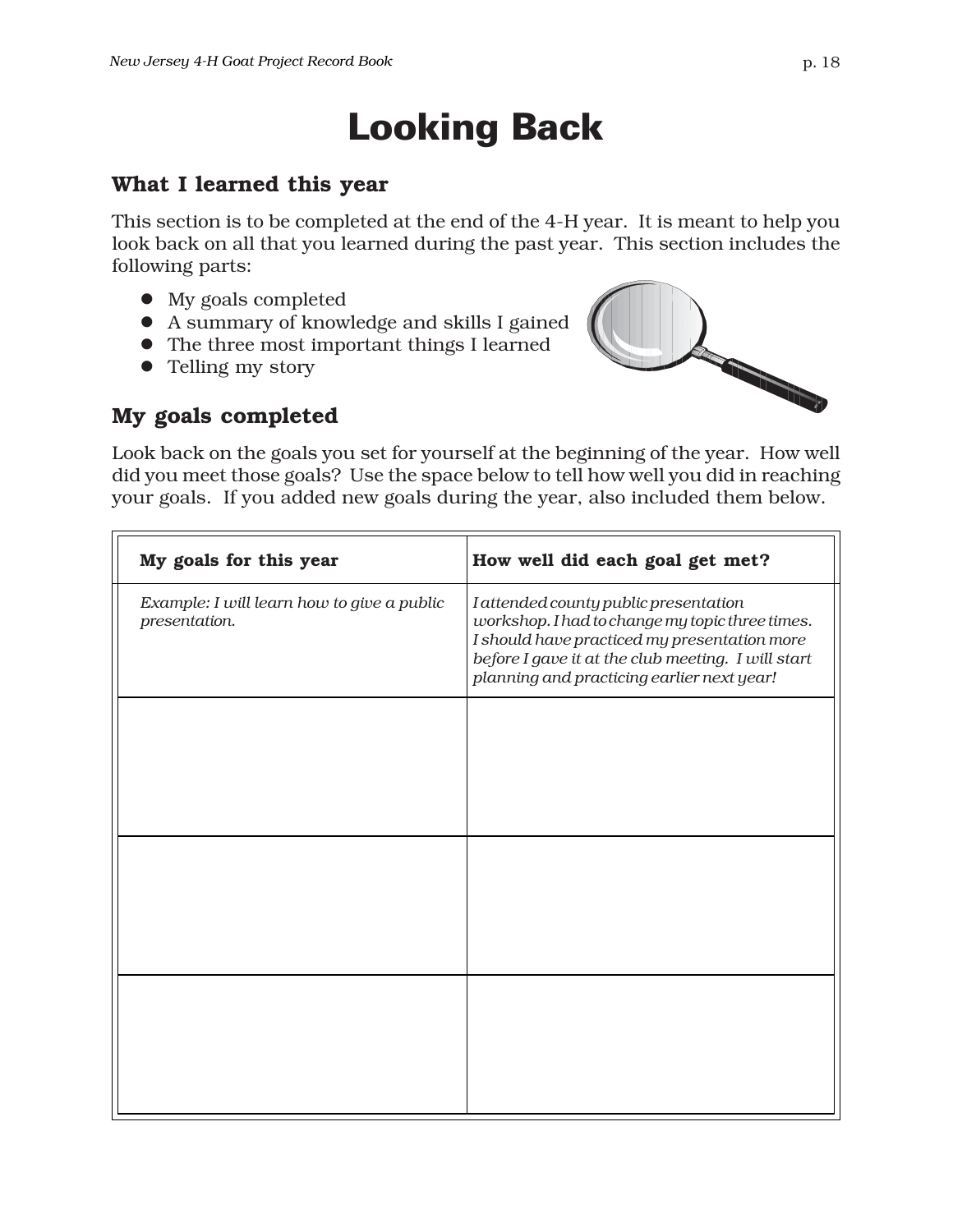## **Knowledge and Skills I Gained**

There are many things to learn in 4-H. Check each item below that you learned or improved in 4-H during the past year.

#### *I learned or improved my ability to…*

#### **HEAD (***Independence***)**

- \_\_\_\_try something new
- \_\_\_\_set goals for myself
- \_\_\_\_plan a project
- \_\_\_\_keep myself organized
- \_\_\_\_keep track of finances
- \_\_\_\_keep records of my work
- \_\_\_\_gain knowledge of my project
- \_\_\_\_get more information about something I am interested in
- \_\_\_\_use resources wisely
- \_\_\_\_participate in a business meeting
- \_\_\_\_run a business meeting
- make wise choices and decisions
- \_\_\_\_solve problems
- \_\_\_\_learn from my mistakes
- \_\_\_\_understand that it's ok to change my mind if I need to
- \_\_\_\_pay attention to instructions

#### **HEART (***Belonging***)**

- \_\_\_\_speak confidently in front of a group
- \_\_\_\_give a public presentation
- \_\_\_\_share my feelings or point of view
- \_\_\_\_make myself understood without
- bullying or being loud
- \_\_\_\_listen to other people \_\_\_\_respect someone else's feelings
- \_\_\_\_resolve differences of opinion
- \_\_\_\_appreciate my cultural heritage
- \_\_\_\_accept people who are different from me
- \_\_\_\_get along with other kids
- \_\_\_\_make others feel welcome
- \_\_\_\_stand up for others
- \_\_\_\_make new friends
- \_\_\_\_appreciate the importance of friendships in my life

## **HANDS (***Generosity***)**

- \_\_\_\_work with others
- \_\_\_\_work within a group
- work within a committee
- \_\_\_\_work with adults
- \_\_\_\_get past differences to reach a goal
- \_\_\_\_help others succeed
- make something with my hands
- \_\_\_\_explore a career interest
- \_\_\_\_follow directions
- lead others
- \_\_\_\_find ways to make a positive
- contribution to society
- \_\_\_\_understand the importance of community service
- see that my efforts can make a difference
- \_\_\_\_take the initiative to start something on my own

#### **HEALTH (***Mastery***)**

- \_\_\_\_understand my strengths and weaknesses
- \_\_\_\_finish something I started
- \_\_\_\_be proud of my accomplishments
- \_\_\_\_accept change
- \_\_\_\_see that my character can effect a situation
- \_\_\_\_take responsibility for my own words and actions
- deal with winning and losing gracefully

 $\overline{\phantom{a}}$  , where the contract of the contract of the contract of the contract of the contract of the contract of the contract of the contract of the contract of the contract of the contract of the contract of the contr \_\_\_\_\_\_\_\_\_\_\_\_\_\_\_\_\_\_\_\_\_\_\_\_\_\_\_\_\_\_\_\_\_\_\_\_\_\_\_  $\overline{\phantom{a}}$  , and the set of the set of the set of the set of the set of the set of the set of the set of the set of the set of the set of the set of the set of the set of the set of the set of the set of the set of the s

- \_\_\_\_be careful and practice safety
- \_\_\_\_appreciate the importance of good health
- \_\_\_\_stay healthy
- \_\_\_\_feel good about myself

#### **Other:**  $\blacksquare$

**My grade in school: Number of years in 4-H \_\_\_\_\_**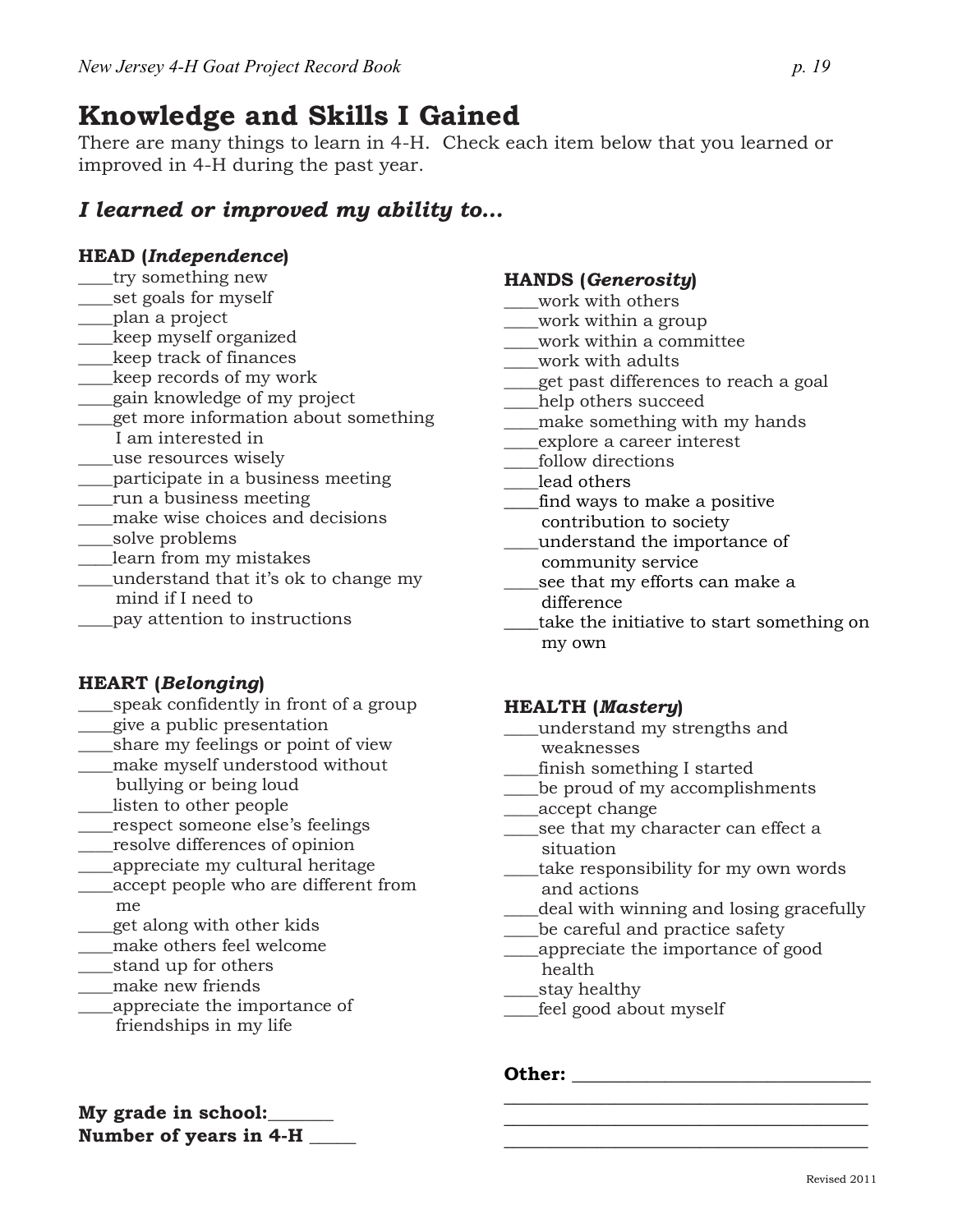#### **The three most important things I learned**

Even if you learned a lot of different things in 4-H, think of what was the most important for you. Then, list the three most important things you learned in this project during the past year in the boxes below. For instance, I learned how to shear a goat, I learned that working with senior citizens is challenging but also fun, I learned to speak in front of my club without being afraid.

| The three most important things I learned in this project during the past<br>year were |
|----------------------------------------------------------------------------------------|
|                                                                                        |
| 2.                                                                                     |
| 3.                                                                                     |

### **Telling my story**

Keeping in mind the knowledge and skills you said you learned from the items you checked above, write a story that explains what you gained this past year in 4-H. Use specific examples that are unique to you whenever possible. Feel free to relate what you learned in 4-H to school, family, or other activities in your life. Use extra pages if needed. Attach photos or clippings on additional pages of this book if it helps tell your story better. Don't forget to label them with captions if you do.

4-H is proud of what 4-H members learn and sometimes likes to use excerpts (parts) of stories 4-H'ers write in 4-H publicity. If you do not want your information shared, please let us know by checking the boxes below:

- $\Box$  Do not use my story for any 4-H publicity.
- $\Box$  If you use my story, do not credit my name.

| hea <i>Albert</i>                                                                                                                                                                                                                                                                                                                                                                                                                                                                                                                                                    |                                                                                                                                                                                                                                                                                                                                                                                                                                                                                                                     |                                                                                                                                                                                                                                                                                                                                                                                                                                                                                                                                                                                                          | anahidees stately required a client settlement seatches                                                                                                                                                                                                                                                                                                                                                                                                                                                               | The Qew Pork Times                                                                                                                                                                                                                                                                                                                                                                                                                                                                                                                                                                               | setti dobah selbasatkan te<br>texested consentenced to<br>and categories the education to<br>Janislandscheedungsgegen<br>watch and content to move<br>asiabidana atboist                                                                                                                                                                                                                                                                                                                                                                                                    |
|----------------------------------------------------------------------------------------------------------------------------------------------------------------------------------------------------------------------------------------------------------------------------------------------------------------------------------------------------------------------------------------------------------------------------------------------------------------------------------------------------------------------------------------------------------------------|---------------------------------------------------------------------------------------------------------------------------------------------------------------------------------------------------------------------------------------------------------------------------------------------------------------------------------------------------------------------------------------------------------------------------------------------------------------------------------------------------------------------|----------------------------------------------------------------------------------------------------------------------------------------------------------------------------------------------------------------------------------------------------------------------------------------------------------------------------------------------------------------------------------------------------------------------------------------------------------------------------------------------------------------------------------------------------------------------------------------------------------|-----------------------------------------------------------------------------------------------------------------------------------------------------------------------------------------------------------------------------------------------------------------------------------------------------------------------------------------------------------------------------------------------------------------------------------------------------------------------------------------------------------------------|--------------------------------------------------------------------------------------------------------------------------------------------------------------------------------------------------------------------------------------------------------------------------------------------------------------------------------------------------------------------------------------------------------------------------------------------------------------------------------------------------------------------------------------------------------------------------------------------------|-----------------------------------------------------------------------------------------------------------------------------------------------------------------------------------------------------------------------------------------------------------------------------------------------------------------------------------------------------------------------------------------------------------------------------------------------------------------------------------------------------------------------------------------------------------------------------|
|                                                                                                                                                                                                                                                                                                                                                                                                                                                                                                                                                                      |                                                                                                                                                                                                                                                                                                                                                                                                                                                                                                                     |                                                                                                                                                                                                                                                                                                                                                                                                                                                                                                                                                                                                          |                                                                                                                                                                                                                                                                                                                                                                                                                                                                                                                       | My 4-H Story                                                                                                                                                                                                                                                                                                                                                                                                                                                                                                                                                                                     |                                                                                                                                                                                                                                                                                                                                                                                                                                                                                                                                                                             |
| Project<br>Work<br>Delor sit awat consumers                                                                                                                                                                                                                                                                                                                                                                                                                                                                                                                          | To Make the<br><b>Best Better</b>                                                                                                                                                                                                                                                                                                                                                                                                                                                                                   |                                                                                                                                                                                                                                                                                                                                                                                                                                                                                                                                                                                                          | Trends                                                                                                                                                                                                                                                                                                                                                                                                                                                                                                                |                                                                                                                                                                                                                                                                                                                                                                                                                                                                                                                                                                                                  | Learn buv<br>Doing<br>Dolor sit anst. consecutator                                                                                                                                                                                                                                                                                                                                                                                                                                                                                                                          |
| adipiocing city, and diama<br>sonanzy abb extend<br>tiscident at laceast deloral<br>meets allowen erat volution. Un<br>wisi coin ad minin veniam.<br>quis nestrad questi tation<br>ullancerner saucinit lobortis nisl.<br>ut aliquip ex en commodo<br>conseque, Dais autom vol com-<br>itiate dolor in hendrotit in<br>valuation valit core molectia<br>conseque vel illum dolore ex-<br>feasiut nulla facilisis at vero<br>eres et accumum et justo edio<br>displacin ani blandit praesent<br>lumpun zeril delenit augus dais.<br>dolore to feugait palla facilisi. | Dolor sit and, consecution<br>adipiscing elit, sed diam<br>nonunary alth existed<br>tincidunt at lacenet dolora<br>magna aliguam eng volutog. Ut<br>wid coin ad minin veniam.<br>quis nostrad questi tation<br>allameerner sascinit lobortic nisl<br>ut alicein ex ea commodo<br>conseque, Dais autom vol cum<br>itiate dolor in bendredt in<br>valuatate velit esse molestia<br>conseque vel illum dolore eu<br>feasiut nalla facilisis at vero<br>eres et accumum et justo odio<br>dignissim qui blandit praesent | Delor sit and, consecutant<br>aditioning elit, sed diam<br>presence abb coloned<br>tincident at lacrest delone<br>magna aliquam erat volution. Ut-<br>wisi enim ad minim veniam.<br>exis nestrad exerci tation<br>allamorerer suscipit lobottis aid.<br>ut aliquip ex ea commodo<br>consequent. Duit autum vol com-<br>itiate dolor in headquit in<br>valpatate velit esse melestie<br>consequent, yet illum dolone ou<br>feuciat nulla facilisis at vera-<br>ens et accumum et juste edie<br>dignissim qui blandit praesent<br>luntatum zavil delenit august duis.<br>dolore to feugait palla facilità. | <b>Best Year Yet!</b><br>Dolor sit and, consecutant<br>aditioning elit, ned diam<br>assumer and counsel<br>tincident ut lacreet delore<br>magna aliquam erat volution. Ut-<br>with exits ad minim venium.                                                                                                                                                                                                                                                                                                             | Longo insum dolor sit amen.<br>consecutions adjointing elit, sed<br>dan resumer sibb existed<br>tincidum ut layout delore<br>magna aliquam ent volutpat.<br>Dais autom vol cum itiam deler                                                                                                                                                                                                                                                                                                                                                                                                       | adipiscing city and diam-<br>penantry alth calendar<br>tincidum ut layout delore<br>meets allowed out volumes. Un-<br>wisi enim ad minim veniam.<br>cais nestrad exerci tation<br>allamcorper suscipit lobortis aid.<br>at allegin ex ca commode<br>consequent. Dais autum vol com-<br>itiate dolor in hendrotit in<br>valoutate vehit cose molestic<br>consposat, vel illum delete ex-<br>fessiat sulla facilitis at vere-<br>eros et accumum et justo edio-<br>distining oui blandit practure<br>luntatum zuril delenit augus deis.<br>delete to feueralt nulla facilisi. |
| Fun!<br>Loren losen dolor ek anet.<br>consecution adjointing elit, sed<br>due soupey abb estend<br>tiscidate at laceast deloral<br>mena aliousn ent volume.<br>Dais autom vol cum iziunt dolor<br>in hendrock in valeurate vehi-<br>esse molestie consequat, vel<br>ilan doloro ou fousiat nalla<br>facilisis at very error et accumum<br>et iusto edio dignissim qui<br>blands ocupant bannous cool.<br>delenit augus deis delore<br>feasait sulla facilità<br>Longer inc.<br>cone                                                                                  | 4-H Fair<br>Delay air agust consecutions<br>admissing elit, sed diam<br>nonumer alth catened<br>tincidunt at layerst dolors<br>mann *** man out volupat. Ut<br>4 minin venien.<br>1 eagle) table<br>visit lef-                                                                                                                                                                                                                                                                                                      | Logon ippen dolor sit amet.<br>consecution adjointing elk. sed<br>due soumer sith catened<br>tincident at lacrest delore<br>magna aliquam etg volutogi.<br>Longo ipsun dolor sit anst.<br>consecution adjointing elk. sed<br>diam nonuncry sibh cuismed<br>tincident at lacrest delone<br>means allows out volumes.<br>Dais autom vol outs iduce doke<br>in hendrotit in valpatate volit<br>esse molectic consequent vol-<br>illum delete en fennist nulla<br>facility - To enter et accumulat<br>displosion can<br>lopteum zicil                                                                        | exis nestrad exerci tation<br>allamorerer suscipit lobottis aid.<br>ut allowin ex us commodo<br>consequent. Duit autum vol com-<br>itiate dolor in headquit in<br>valousas velit con melestic<br>Dolor sit and, consecution<br>adioisoine elit, sed diam<br>nonuncy sibh caisned<br>tincident at largest delines<br>magna aliosam orat volumer. Ut-<br>wisi enim ad minim veniam.<br>cuis nostrad exerci tation<br>allancemer suscipit leboris ni-<br>at aliquip et sa con-<br>consomer Dair -<br>intere <sup>2</sup> | in hendrarit in valpatate velit<br>esu molesia conseguat, vel<br>illum delore ou feugist nulla<br>facilisis at vero eros et accurasas<br>et justo odio dignissim qui<br>Nandit expenses hangage sibeald<br><b>Helping Others</b><br>Loom insun delor sit anot.<br>consectetor admissing elit, sed<br>dan nonunny sibh existed<br>tincidant at layout dolone<br>magas aliquam end volutasi.<br>Dais autum vol cum irium dolor<br>in headquin in valentate vehi-<br>w melestic consequent, vel-<br>delore on fessiat sulla<br>Y very error at accuration<br>edio dispission qui<br>ver language av | Camp<br>Lorem insum dolor sit amen.<br>consecutions adjointing elit, sed<br>dan resumer sibh existed<br>tincidum or layout deliver<br>mens allown out volstop.<br>Dais autom vol cum itiam deler<br>in headquip in voluntate solid<br>esu molesia conseguat, vel<br>illum delore ou feurist nulla<br>facilisis at vero eros et accumsus.<br>et justo odio dignissim qui<br>blands prayage luptatum zzzil<br>deletal assess dais doloro te-<br>fessait palla facilità.<br>Locar<br>or sit amet.<br>to cit, sel<br>h esisted<br>et delone                                     |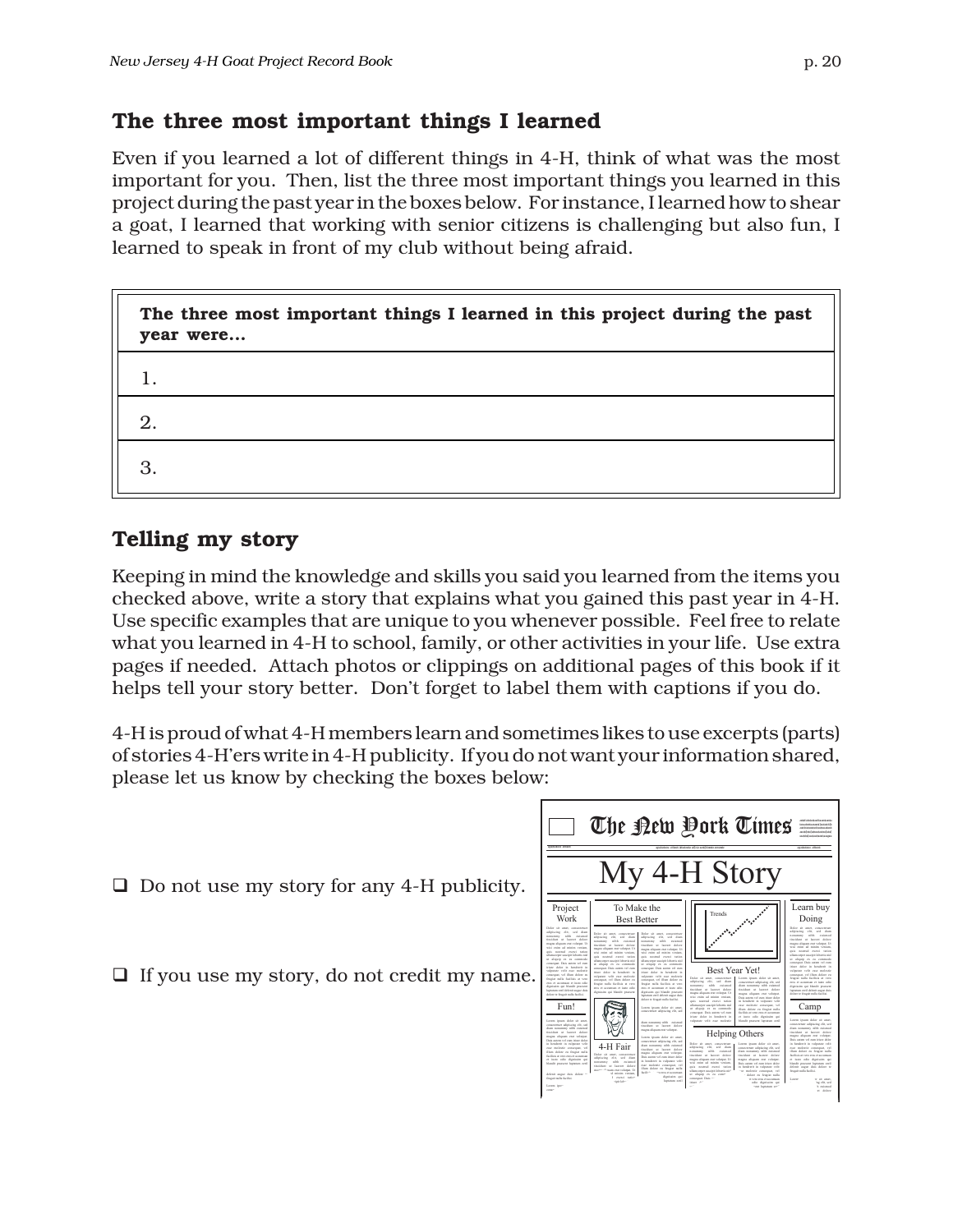## **My 4-H Story**

(Continue 4-H story on next page.)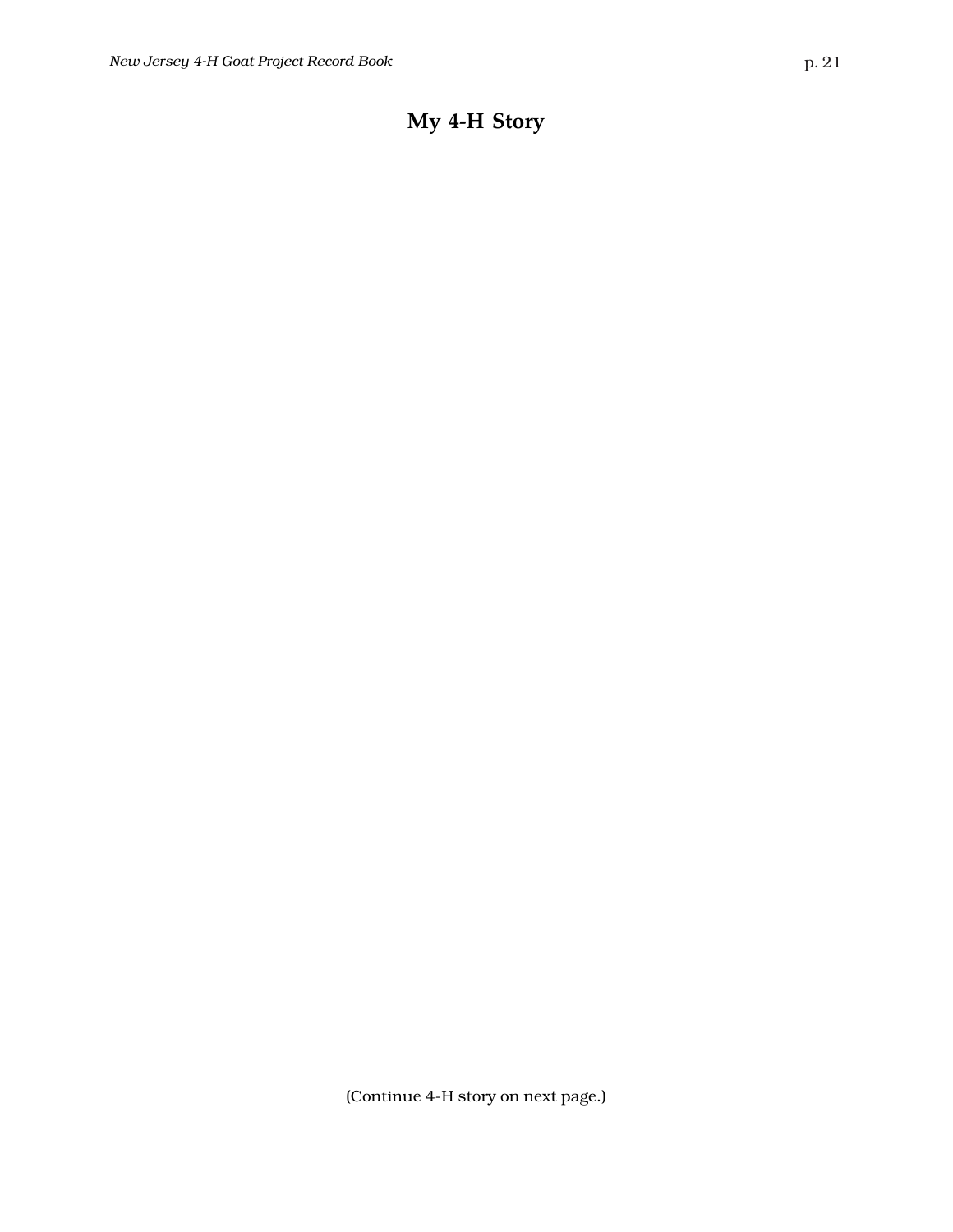(Continue 4-H story below or attach additional pages if necessary.)

## Thinking Ahead



#### **My goals for next year**

Now is a good time to begin thinking about what you'd like to do or learn in 4-H next year. List some of your goals for next year and what plan you have to accomplish your goals.

| My goal for next year | What I need to do to reach this goal |
|-----------------------|--------------------------------------|
|                       |                                      |
|                       |                                      |
|                       |                                      |
|                       |                                      |
|                       |                                      |
|                       |                                      |
|                       |                                      |
|                       |                                      |
|                       |                                      |

Feel free to attach additional pages to this record book if needed.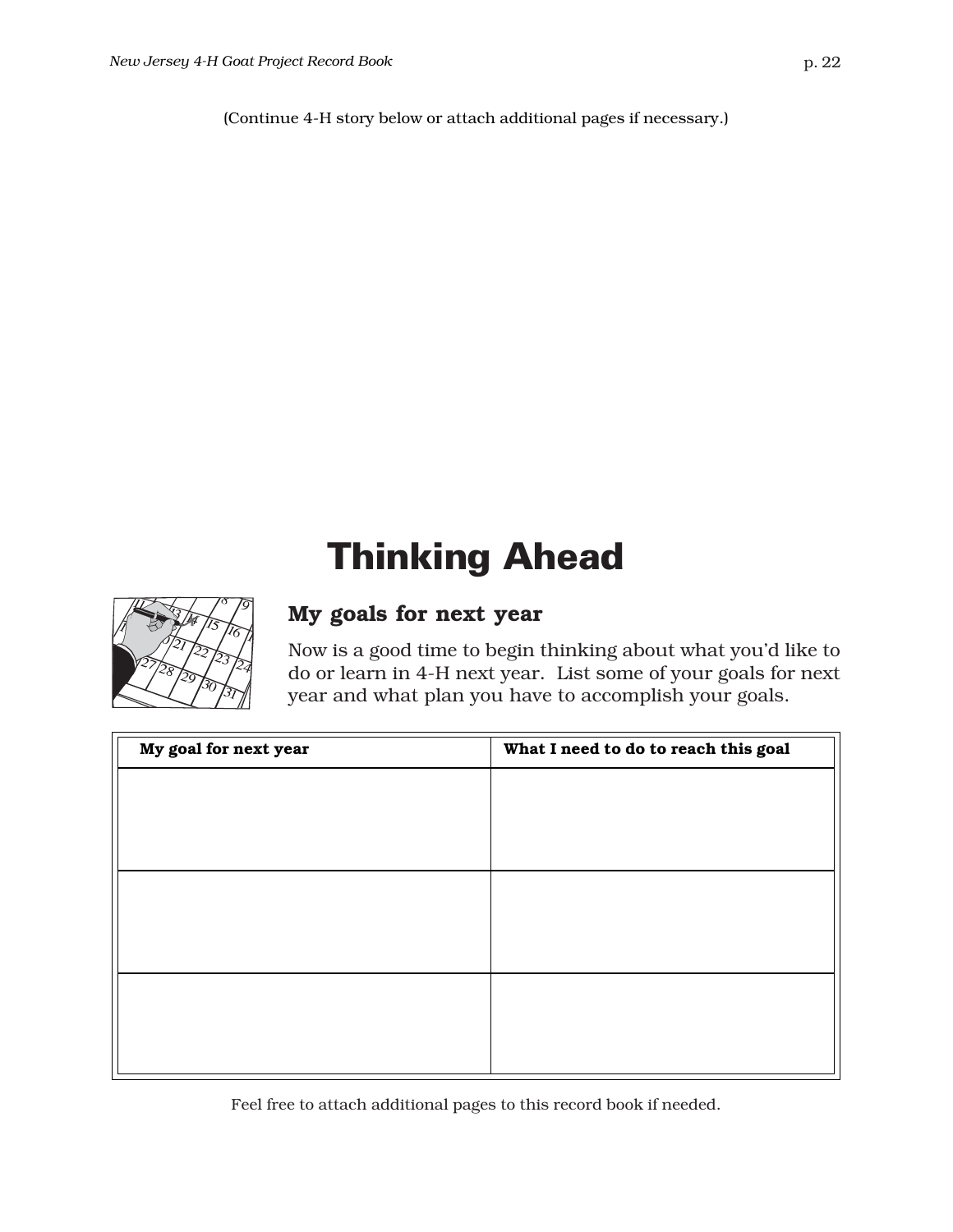## Appendix

The Appendix contains the following parts:

- Goat Knowledge & Skills
- **•** Personal Development Activities

## **Goat Knowledge & Skills**

During each year, members may choose several goat knowledge and skill goals. Do not be afraid to challenge yourself!

| Item#  | <b>Goat Knowledge or Skill</b>                            |  |  |
|--------|-----------------------------------------------------------|--|--|
|        | <b>Beginning Skills</b>                                   |  |  |
| $G-1$  | Identify breeds of goats                                  |  |  |
| $G-2$  | Select a goat for your project animal                     |  |  |
| $G-3$  | Understand 4-H livestock records                          |  |  |
| $G-4$  | Identify at least thirty goat body parts                  |  |  |
| $G-5$  | Identify goat management problems and unsafe conditions   |  |  |
| $G-6$  | Identify equipment needed to raise a goat                 |  |  |
| $G-7$  | Make a rope halter                                        |  |  |
| $G-8$  | Design a goat barn                                        |  |  |
| $G-9$  | Trim a goat's hooves                                      |  |  |
| $G-10$ | Demonstrate one or more goat fitting techniques           |  |  |
| $G-11$ | Train a goat for show                                     |  |  |
| $G-12$ | Show your goat                                            |  |  |
| $G-13$ | Organize a mini goat showmanship contest                  |  |  |
| $G-14$ | Identify a goat raiser                                    |  |  |
| $G-15$ | Identify criteria for a healthy goat                      |  |  |
| $G-16$ | Learn to take a goat's pulse, temperature and respiration |  |  |

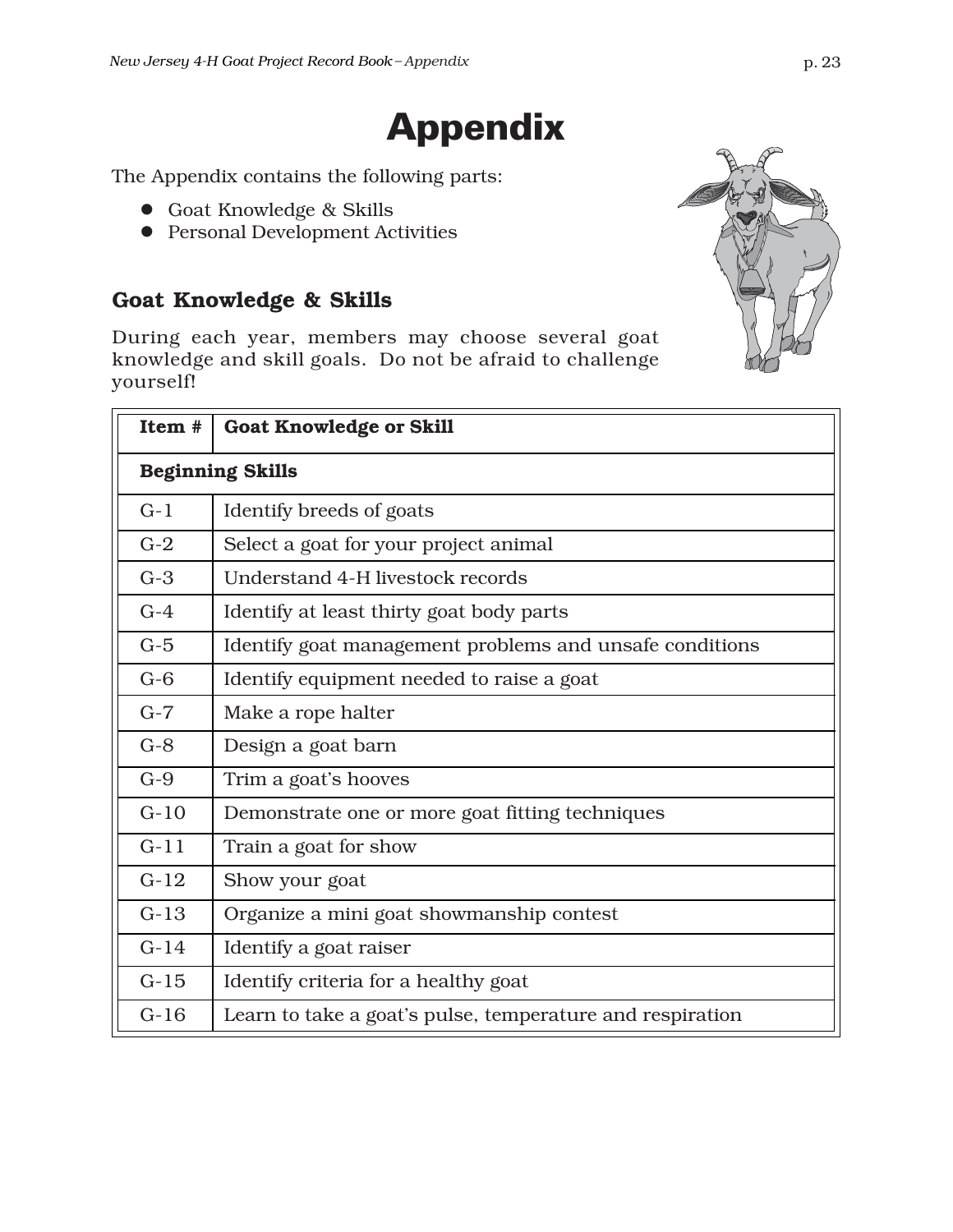| $G-17$ | Find goat products in stores                                       |
|--------|--------------------------------------------------------------------|
| $G-18$ | Identify and classify feed ingredients                             |
| $G-19$ | Select and judge hay                                               |
| $G-20$ | Learn to read a feed tag                                           |
| $G-21$ | Identify the nutrient requirements for a healthy goat              |
|        | <b>Intermediate Skills</b>                                         |
| $G-22$ | Compare and describe differences between two goats                 |
| $G-23$ | Recognize abnormalities & faults in goats                          |
| $G-24$ | Conduct a judging contest                                          |
| $G-25$ | Observe a goat's behavior                                          |
| $G-26$ | Show how to milk a dairy goat                                      |
| $G-27$ | Use proper milking procedures                                      |
| $G-28$ | Learn how to prevent mastitis flare-ups                            |
| $G-29$ | Examine the composition of milk                                    |
| $G-30$ | Help others learn goat management practices                        |
| $G-31$ | Prepare a doe for kidding                                          |
| $G-32$ | Demonstrate how to deliver goats in normal and abnormal conditions |
| $G-33$ | Conduct a goat kidding skillathon                                  |
| $G-34$ | Care for a newborn kid                                             |
| $G-35$ | Wean a goat                                                        |
| $G-36$ | Register your goat                                                 |
| $G-37$ | Research common herd health problems                               |
| $G-38$ | Identify methods of controlling external and/or internal parasites |
| $G-39$ | Stock a goat medicine cabinet                                      |
| $G-40$ | Administer medication to goats                                     |
| $G-41$ | Treat foot rot                                                     |
| $G-42$ | Treat a minor wound                                                |
| $G-43$ | Examine a fecal sample for parasites                               |
| $G-44$ | Explore goat-related products                                      |
| $G-45$ | Investigate a goat association and/or goat related careers         |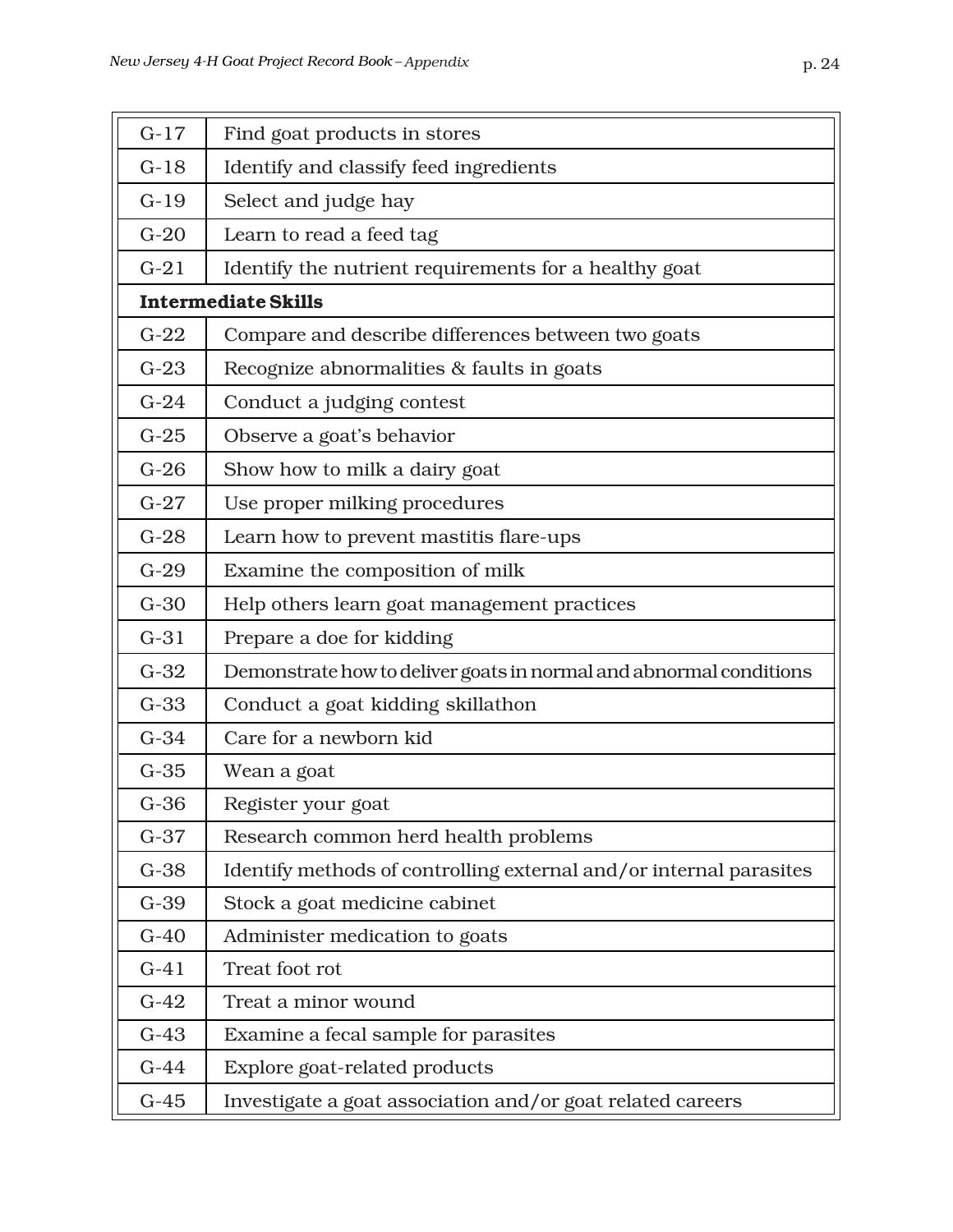| ۰.<br>v. |
|----------|
|          |

|        | <b>Advanced Skills</b>                                          |  |  |
|--------|-----------------------------------------------------------------|--|--|
| $G-46$ | Complete a herd production and type chart                       |  |  |
| $G-47$ | Plan and organize a goat judging contest                        |  |  |
| $G-48$ | Outline a herd health program or develop a herd health calendar |  |  |
| $G-49$ | Formulate and balance rations for your goat                     |  |  |
| $G-50$ | Identify the parts of a goat's digestive system                 |  |  |
| $G-51$ | Determine strengths and weaknesses of breeding systems          |  |  |
| $G-52$ | Compare information on two sires                                |  |  |
| $G-53$ | Decide how to breed does                                        |  |  |
| $G-54$ | Learn a goat's reproductive cycle                               |  |  |
| $G-55$ | Organize a goat field day                                       |  |  |
| $G-56$ | Organize and conduct an ABC's of Goats game                     |  |  |
| $G-57$ | Plan and set up a Tot's Barnyard                                |  |  |
| $G-58$ | Produce a 30-second commercial                                  |  |  |
| $G-59$ | Design and teach a goat management lesson                       |  |  |

If the above skills have all been accomplished, develop some of your own. You may also choose any special skill not listed above.

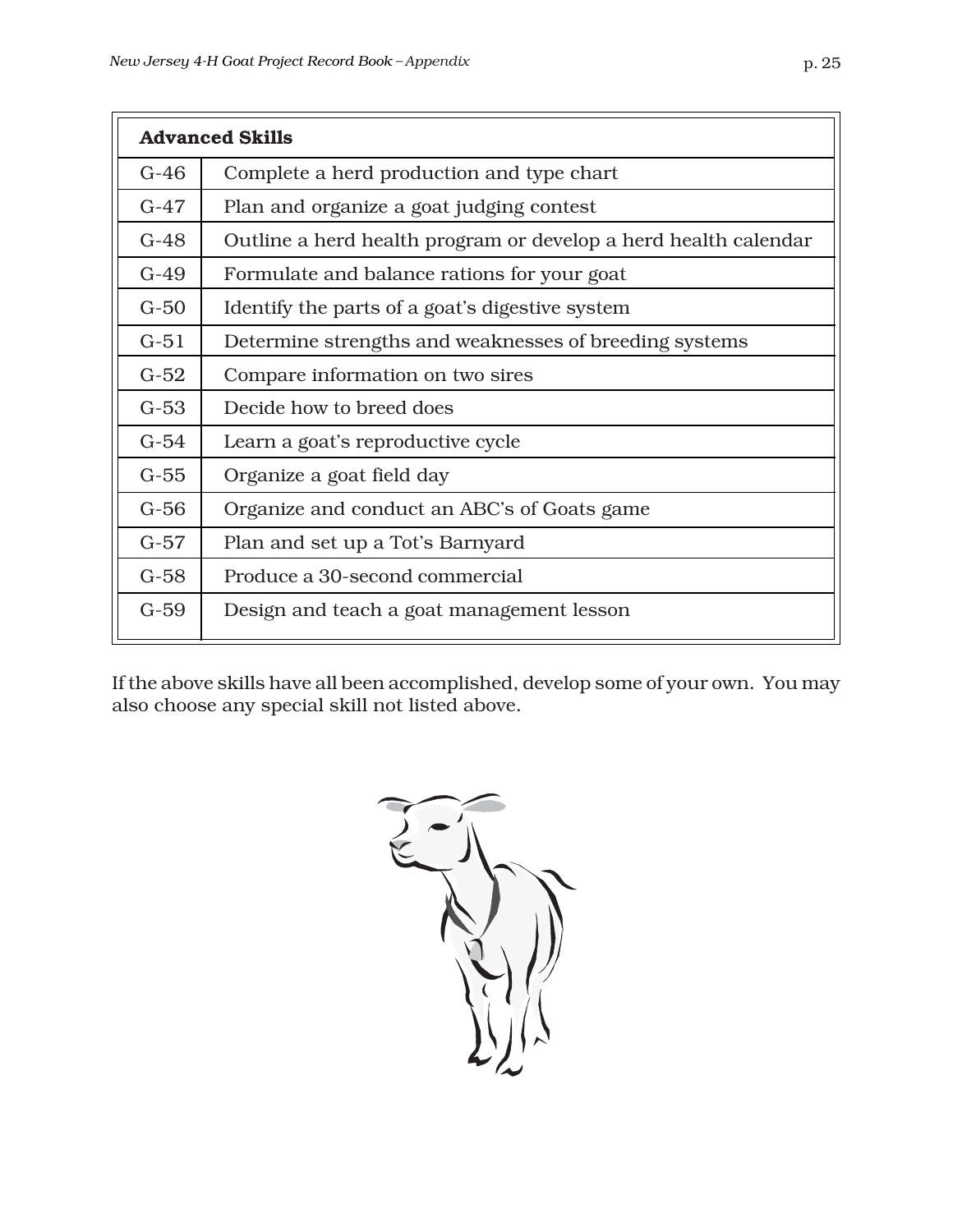#### **Personal Development Activities**

During each year, members may also choose several personal development goals. Do not be afraid to challenge yourself!

| Item #          | <b>Personal Development Activity</b>                                                            |
|-----------------|-------------------------------------------------------------------------------------------------|
| PD 1            | Participate in a community service project (such as a food drive,<br>community clean up, etc.). |
| $PD-2$          | Participate in a community pride project (such as a parade or<br>community day).                |
| $PD-3$          | Help prepare a display or booth relating to goats or goat<br>activities.                        |
| PD <sub>4</sub> | Serve as a member of a club committee                                                           |
| PD <sub>5</sub> | Attend 4-H Camp.                                                                                |
| PD <sub>6</sub> | Participate in your county fair.                                                                |
| PD <sub>7</sub> | Assist at a 4-H goat show.                                                                      |
| PD <sub>8</sub> | Serve as a host for a 4-H meeting, making everyone welcome.                                     |
| PD <sub>9</sub> | Provide refreshments for a club meeting.                                                        |
| PD 10           | Help plan a fun activity for your club.                                                         |
| PD 11           | Help with club/county 4-H fund raisers.                                                         |
| PD 12           | Write a newspaper story for your club about an event you have<br>participated in.               |
| PD 13           | Serve as a chairperson of a club committee.                                                     |
| PD 14           | Arrange for a speaker to talk to your club.                                                     |
| PD 15           | Make arrangements for your club to go on a field trip.                                          |
| PD 16           | Attend Citizenship Washington Focus (CWF)                                                       |
| PD 17           | Attend National 4-H Youth Congress.                                                             |
| PD 18           | Attend National 4-H Conference.                                                                 |
| PD 19           | Explore careers related to goats                                                                |
| PD 20           | Assist a younger member in preparing a public presentation.                                     |
| PD 21           | Assist a younger member at a goat show.                                                         |

If the above activities have all been accomplished, develop some of your own. You may also choose any special activities not listed above.